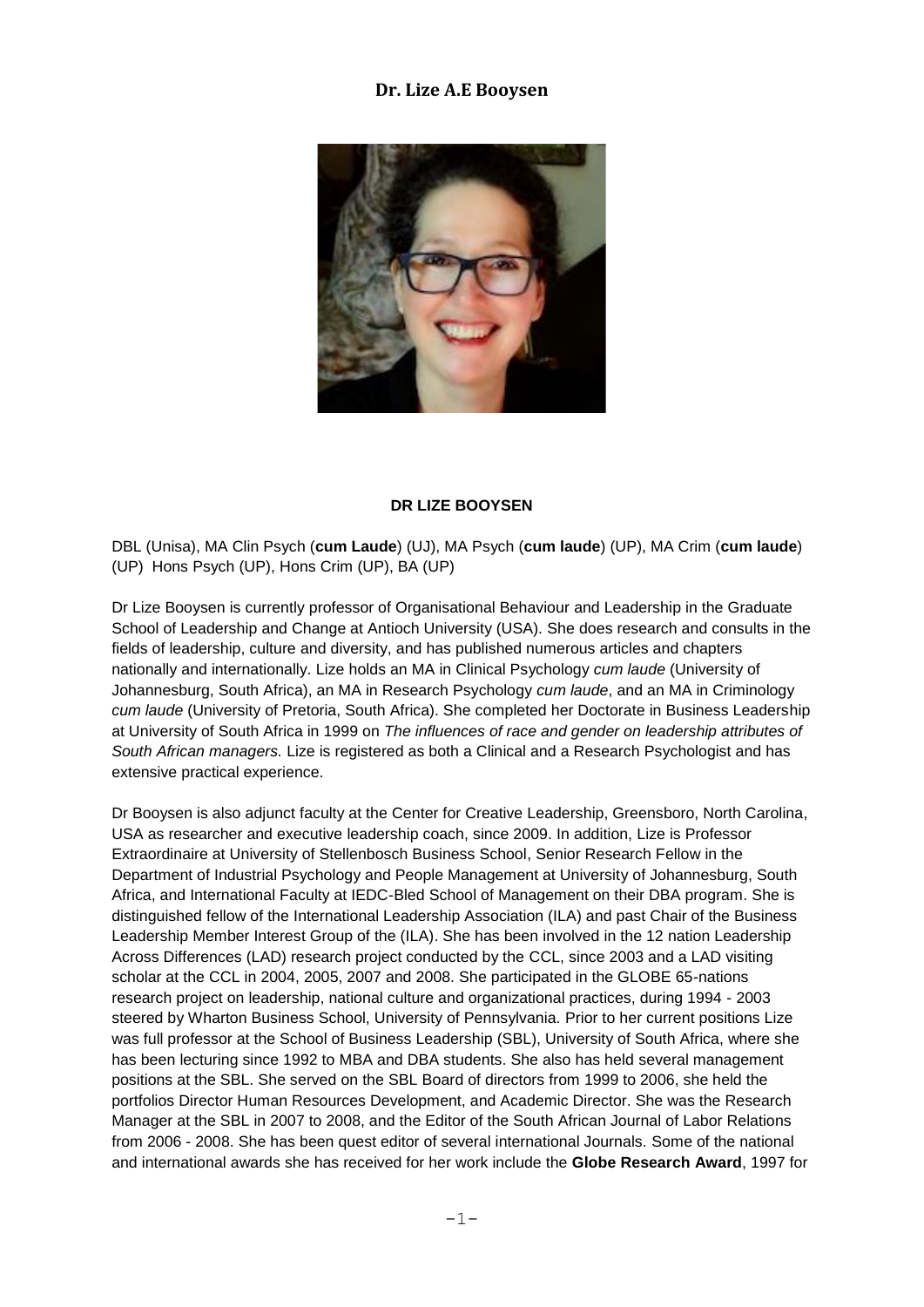her contribution to social science study of International Leadership and Organisational Behaviour, **Best paper award,** at the 25th Organisational Behaviour Teaching Conference, 10-13 June, 1998. La Verne University, California. USA, **SBL Researcher of the year** 1999, and merit awards 2000 and 2007. **Best paper award**, at the Southern African Institute for Management Scientists 12th Annual Conference, Africa's Century, 2000, and nomination for Shoprite/Checkers SABC TV2 **Woman of the year**, 2001. She is included as one of 50 role models for South African women and as leadership expert in the book **Inspirational Women @ Work**, (2003). Lize is the joint recipient, with Stella Nkomo, of the **Best academic career achievement at Unisa** awarded during the Unisa 150 year celebrations honouring its women, August, 2004. **Excellent Teamwork Award: Global Leadership & Organizational Behavior Effectiveness Research project (GLOBE)** (2005) for the publication *Culture Leadership & Organizations: The GLOBE study of 62 Societies,* which was awarded the 2005 M. Scott Myers Award for Applied Research in the Workplace, conferred by The **Society for Industrial Organizational Psychology (SIOP).** The second GLOBE book, of which Lize was a chapter author, received the 2008 **Ursula Gielen Global Psychology Book Award award.** Lize also has won the 2010 **Best Professor In Organizational Behavior Award** conferred at the World HRD Congress & Innovation Summit, Mumbai, 16 February, 2011, and the **Emerald Publishing Group Award: Highly Commended Award Winner at the Literati Network Awards for Excellence 2011,**  awarded at the **Academy of Management Conference**, 2011, for a publication she co-authored. In 2013 she won the **Best Paper Award,** in stream 19: National and international perspectives, at the 6th Equality, Diversity and Inclusion (EDI) Conference 1 – 3 July, Athens for a paper she co-authored.

Lize serves as external examiner at masters and doctoral level for most South African Business Schools, and Economic and Management Faculties. She is a member of review panels of numerous scholarly journals and panels, and currently serves on the editorial board of the SA Business Review, and SA Journal of Labour Relations. Lize started her career in 1983 as a researcher in the field of human behavior at the Human Sciences Research Council. After completing her Master's degree in Clinical Psychology she worked at Weskoppies Psychiatric Hospital as a consultant psychologist and part-time lecturer at the Department of Psychiatry at the University of Pretoria. She then joined the SA Police Service's Institute of Behavioral Sciences, in a management position and held the rank of Captain. During this time Lize was also in private practice and at the Centre for Child and Adult Guidance at the HSRC on a part-time basis, for five years.

# **CURRICULUM VITAE**

| <b>NAME:</b>           | ANNIE ELIZA BOOYSEN (LIZE)                                       |
|------------------------|------------------------------------------------------------------|
| <b>ADDRESS:</b>        | 4536 Peeples Road<br>Oak Ridge<br>27310<br>North Carolina<br>USA |
| <b>TELEPHONE:</b>      | +1 336 543 8088 (cell)<br>+ 1 336 285 8757 (w)                   |
| <b>EMAIL ADDRESS:</b>  | abooysen@antioch.edu                                             |
| <b>DATE OF BIRTH:</b>  | 14 May 1960                                                      |
| <b>PLACE OF BIRTH:</b> | Pretoria (South African Citizen), permanent<br>residency in USA  |
| <b>MARITAL STATUS:</b> | Divorced - 1 daughter (Born 26 May 1995)                         |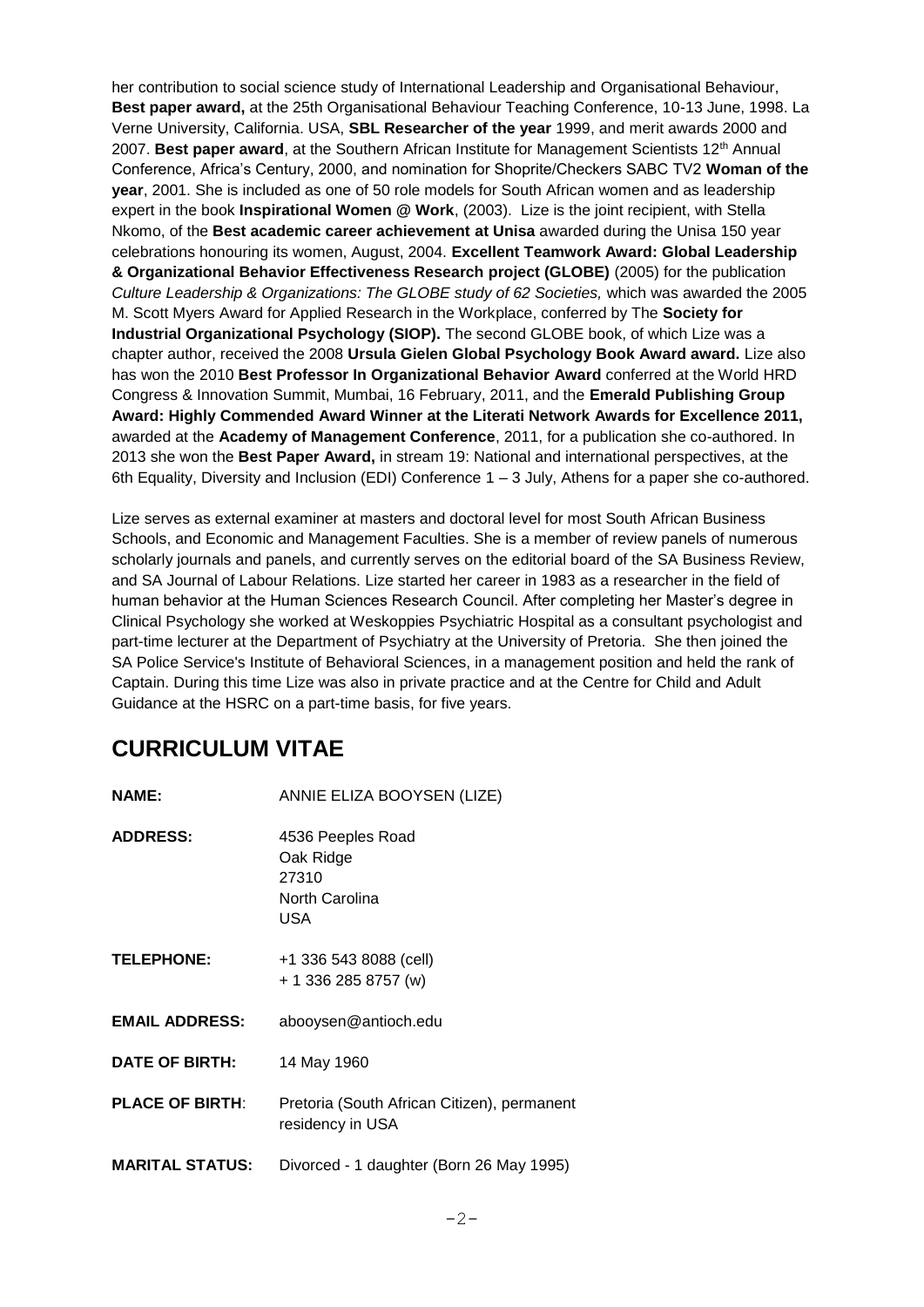# **ACADEMIC TRAINING**

# **HIGH SCHOOL EDUCATION:**

Matriculated: Rustenburg High school 1978 (Rustenburg). Matric exemption, 2 distinctions. School prefect and head girl of girls hostel - 1978.

### **UNIVERSITY EDUCATION:**

**Bachelors Artium** (BA, UP) - 1981 **Cum Laude.**

**Bachelors Honores in Psychology** (BA Hons Psych, UP) - 1982.

**Bachelors Honores in Criminology** (BA Hons Crim. UP) - 1984.

**Magister Artium in Psychology** (MA Psych, UP) -15.09.1988 **Cum Laude**. Dissertation: **The relationship between personality aspects and reckless and negligent driving.**

**Magister Artium in Criminology** (MA Crim, UP) – 15.09.1988 **Cum Laude**. Dissertation: **An idiographic analysis of the causative factors in six homogenous drug addicts: a criminological investigation.**

**Magister Artium in Clinical Psychology** (MA Clin Psych, RAU) – 24.04.1991 **Cum Laude**. Dissertation: **Thematic apperceptions, therapist description and client report: A Constructionist fit.**

**Doctorate in Business Leadership** (DBL, UNISA): 6.10.1999:

Part 1: Selected courses in Masters in Business Leadership (MBL) - 1997: Completed **cum laude**. Lize had to do two MBL final year courses in order to comply with the DBL acceptance criteria. Advanced Strategic management – With distinction Organisational Change and Transformation – With distinction

Part 2: DBL Research Thesis: **An examination of race and gender influences on the leadership attributes of South African managers**

### **UNIVERSITY ACHIEVEMENTS:**

- Academic honorary colours UP 1988-09-01.
- The first person to receive two Magister degrees at one graduation ceremony, both received with distinction from UP.
- Merit bursaries received for each study year, Univ Pretoria, RAU and UNISA.
- HSRC merit bursaries received for:
	- o Hons Psychology
		- o MA Clinical Psychology
		- o DBL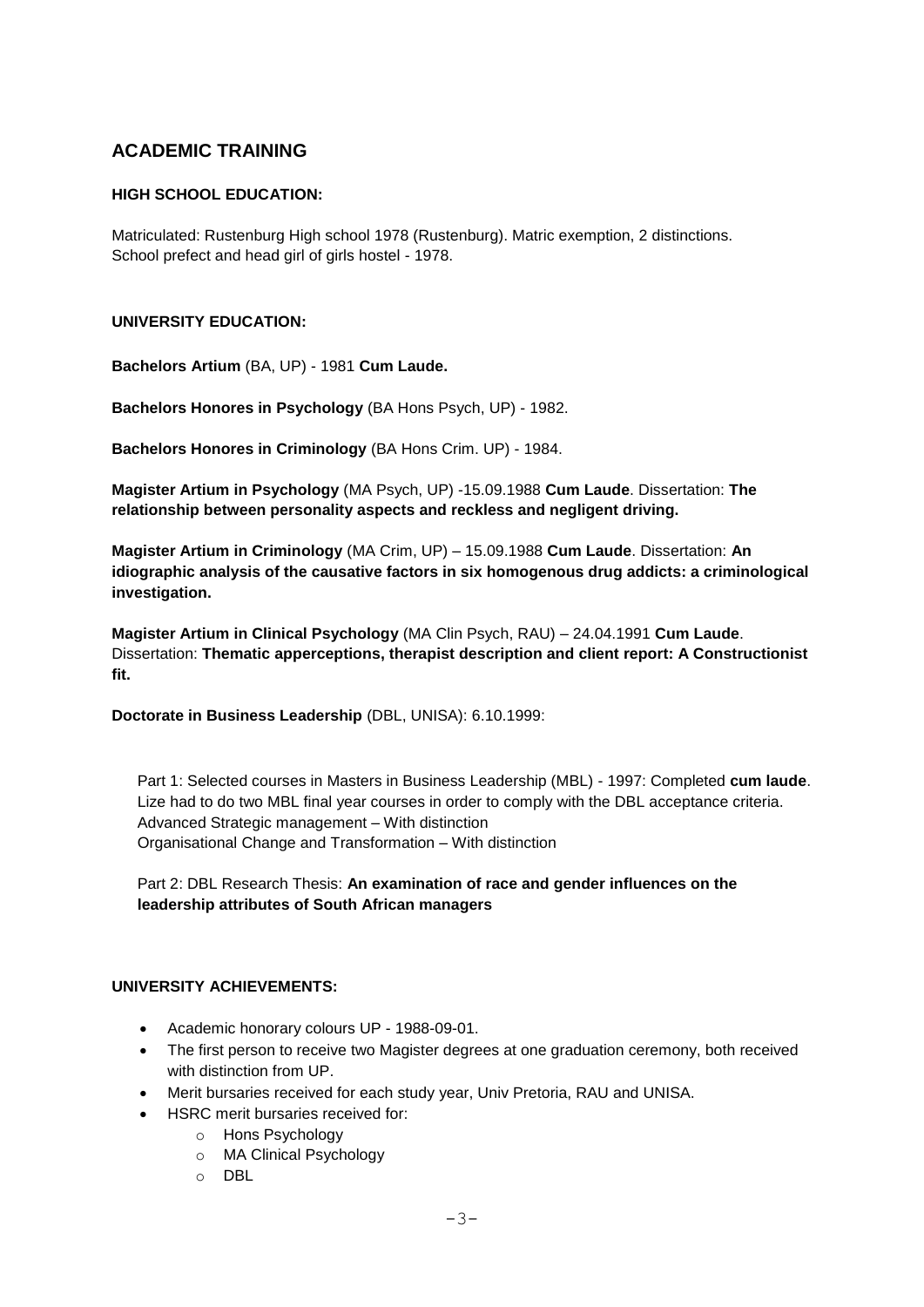- HSRC employee merit bursaries received for:
	- o MA Research Psychology
	- o Hons Criminology
	- o MA Criminology

# **PROFESSIONAL REGISTRATION**

Registered at the Health Profession Council of South Africa:

- Psychometrist since 1983-01-05 / PMT 351
- Clinical Psychologist since 1991-02-07 / PS 3082
- Research Psychologist since 1991-07-05 / PS 3082
- Clinical Psychologist Practice number: Pr 8618682

Member of the Psychological Association of South Africa (PsySA)

- Categories: Research Psychology 1987
- Clinical Psychology 1991
- Industrial Psychology 1994

# **PREVIOUS WORK EXPERIENCE (1983 - 2009)**

### **PSYCHOLOGICAL RESEARCH: 1983 - 1990 (HSRC)**

### **1983-10-01 / 1986-12-31: Assistant Researcher**

Assistant Researcher at the Traffic Research Department of IPER (Institute for Psychological and Edumetric Research) of the HSRC (Human Sciences Research Council).

### **1987-01-01 / 1989-01-31: Researcher**

Researcher at the Personality Psychology Department at the IPER of the HSRC.

**Reason for leaving: Further studies.**

### **PSYCHOMETRIST AND INTERN CLINICAL PSYCHOLOGIST: 1989 - 1990**

### **1989-02-01 / 1989-10-31: Psychometrist (registered from 1983-01-05 - PMT 315)**

Part-time Psychometrist at the Centre for Child and Adult Guidance (CCAG) of the HSRC. Further training and experience in psychometrics at RAU during MA (Clin Psych) 1.

Training and experience in all the psychometric tests generally used in clinical, guidance, industrial and research psychological practice. This training covers the intelligence, aptitude, personality and motivational tests and questionnaires.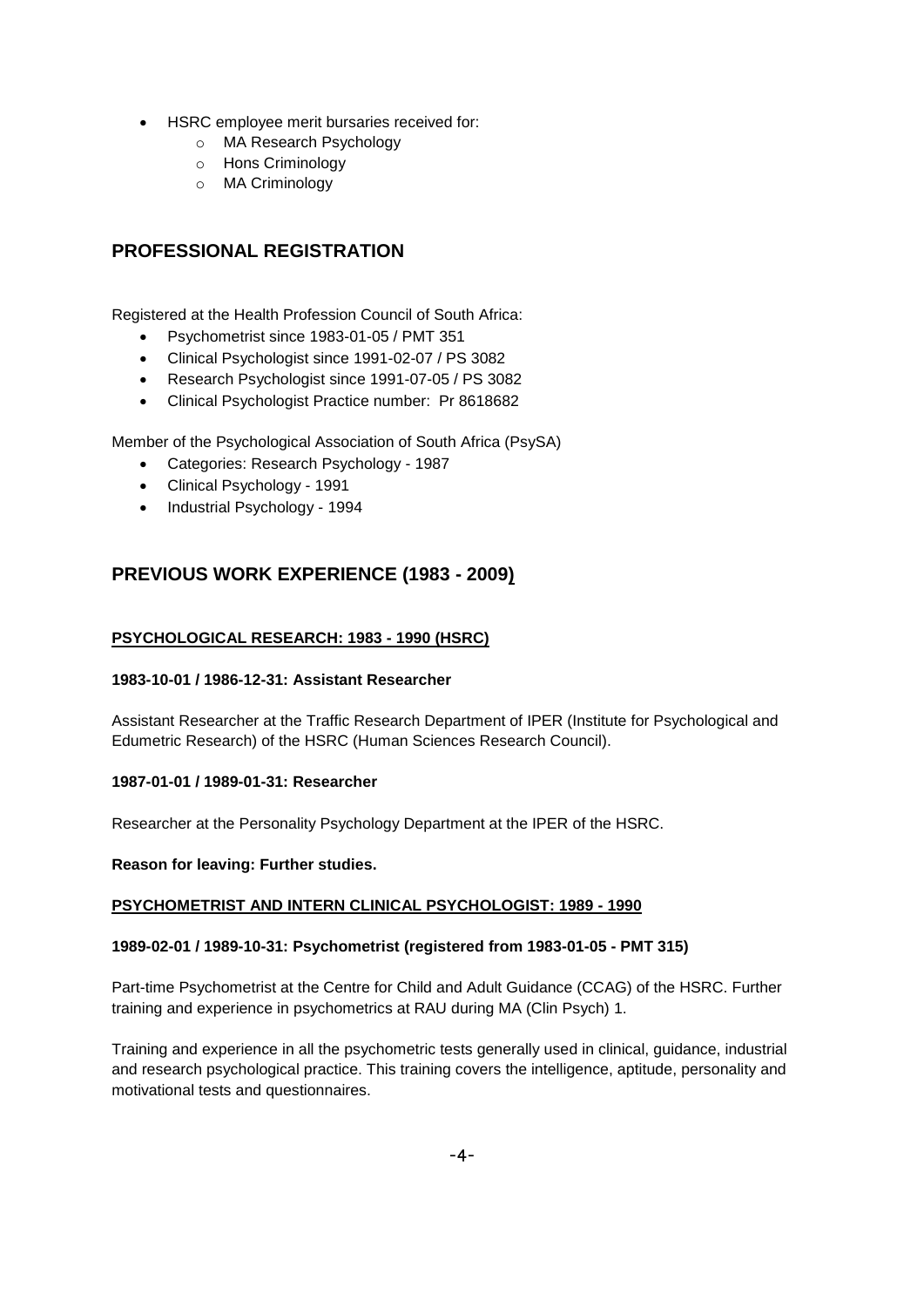### **1990/01/01- 1990/04/31: Intern Clinical Psychologist: Sterkfontein Psychiatric Hospital 1990/05/01- 1990/12/31: Intern Clinical Psychologist: Weskoppies Psychiatric Hospital**

### **Reason for leaving: Completed studies.**

### **CONSULTANT CLINICAL PSYCHOLOGIST & PART-TIME LECTURER: 1991/01/01 –1991/05/29**

Weskoppies Psychiatric Hospital and the Department of Psychiatry at the University of Pretoria.

Duties included inter alia: Psychological evaluation of psychiatric patients Therapeutic interventions for patients and family members Lecturing to M.Med Psych, MBchB IV and nursing students

### **Reason for leaving: Head hunted to South African Police Service.**

### **CLINICAL AND RESEARCH PSYCHOLOGIST AND HEAD OF CENTRE: 1991/05/30 – 1992/04/30:**

South African Police Service: Institute for Behavioural Sciences: Centre for Academic and Research Psychology

Duties included inter alia: Supervision, consultation and management Research and development of training material and actual training Therapeutic intervention and psychological evaluation

### **Reason for leaving: Head hunted to Graduate School for Business Leadership (SBL), University of South Africa (UNISA)**

### **PART-TIME PSYCHOLOGIST IN PRIVATE PRACTICE**: **1991-04-01 / 1995-04-30:**

Private Practice at home 1991-04-01 to 1991-07-31; from 1991-08-01 part-time in private practice with the Centre for Child and Adult Guidance (CCAG) attached to Group: Education of the HSRC.

Duties included all facets of psychotherapy and clinical work, covering the entire spectrum of patients, as well as limited research inputs. A required 30 hours per month completed after hours. Started work at SBL, while still in part time practice. Left practice because of responsibilities at SBL.

### **UNIVERSITY OF SOUTH AFRICA**: **GRADUATE SCHOOL OF BUSINESS LEADERSHIP - 1992-05 - 2009-06:**

**1992- 05- 01 - 1999- 08- 01: SENIOR LECTURER 1999- 08- 01 - 2001-12- 31: ASSOCIATE PROFESSOR 2002- 01- 01 – 2009.06: FULL PROF IN ORGANISATIONAL BEHAVIOR AND LEADERSHIP**

Duties include *inter alia* lecturing, research, community work, consulting and management.

### **LECTURING**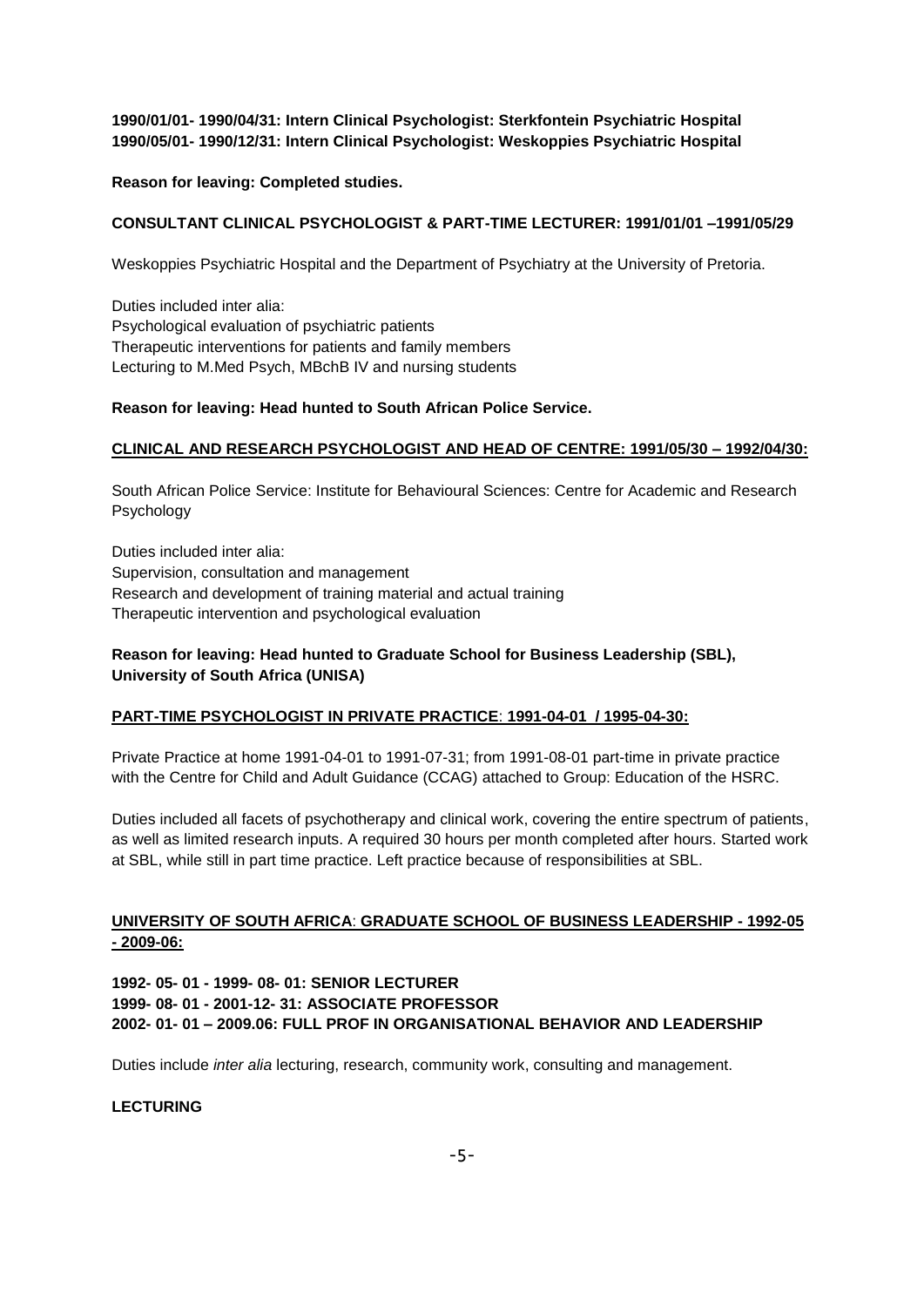- Lectures Organisational Behaviour, Diversity Management, Leadership and Change management and transformation on the MBL, public management programmes, as well as Executive Programmes. Also responsible for course and curriculum development, assignments and exams.
- Study leader for MBL final year research reports, working papers and scripts.
- External examiner for Masters scripts and Doctoral theses for other RSA universities
- Regular guest Lecturer at other national and international Universities and Business Schools
- Running of public and in house seminars on personal and leadership development for women managers, diversity management, change management and transformation.
- Executive Education

### **Invited international lecturing:**

Apart from regular international conference and symposium invitations, Lize has been invited to formally lecture at the following international Universities and institutions:

- Invited by the **Swedish International Development Cooperation Agency** (SIDA) to develop a gender workshop for the East African Association for Accountant Generals (ESAAG) to be presented bi-annually. Also to be involved in gender analysis research in the 11 African countries of ESAAG. Workshops presented: 17-19 April, 2002; 7 - 8 November 2002 and 6 -7 October, 2003.
- Invited by Prof Willem Koot to lecture on Afrocentric-Eurocentric leadership to the Doctoral students working in the field of leadership in their **Faculty of Culture and Management, Vrije Universiteit, Amsterdam, The Netherlands**, 6 December 2002. The title of the presentation was: The Afrocentric/Eurocentric duality in South African leadership: Management implications.
- Invited by Prof Yvonne Benschop to do a 3 hour workshop as a guest lecturer at **Nijmegen School of Management, Nijmegen, The Netherlands** to their MBA students, 11 December 2002: The title of the presentation to the students was: The Afrocentric/Eurocentric duality in South African leadership.
- Invited by Prof Yvonne Benschop to do guest lecture at **Nijmegen School of Management, Nijmegen, The Netherlands,** to some invited guests of the Centre for Women's Studies, 13 December 2002: The Title of the research seminar was: The influence of Gender on South African leadership: Does race make a difference?
- Invited, by Proffs Bernardo Ferdman and Herb Baker, **School for Organisational Studies, Alliant International University, San Diego, California, USA** to develop and presented a 5 week Summer School during 12 July - 25 August 2004, for PhD's in Organisational Consulting. Forty contact hours, 10 x 4 hour sessions. The Course Title: **Building Competencies for International Multicultural Practice.** Course description: An advanced seminar on practical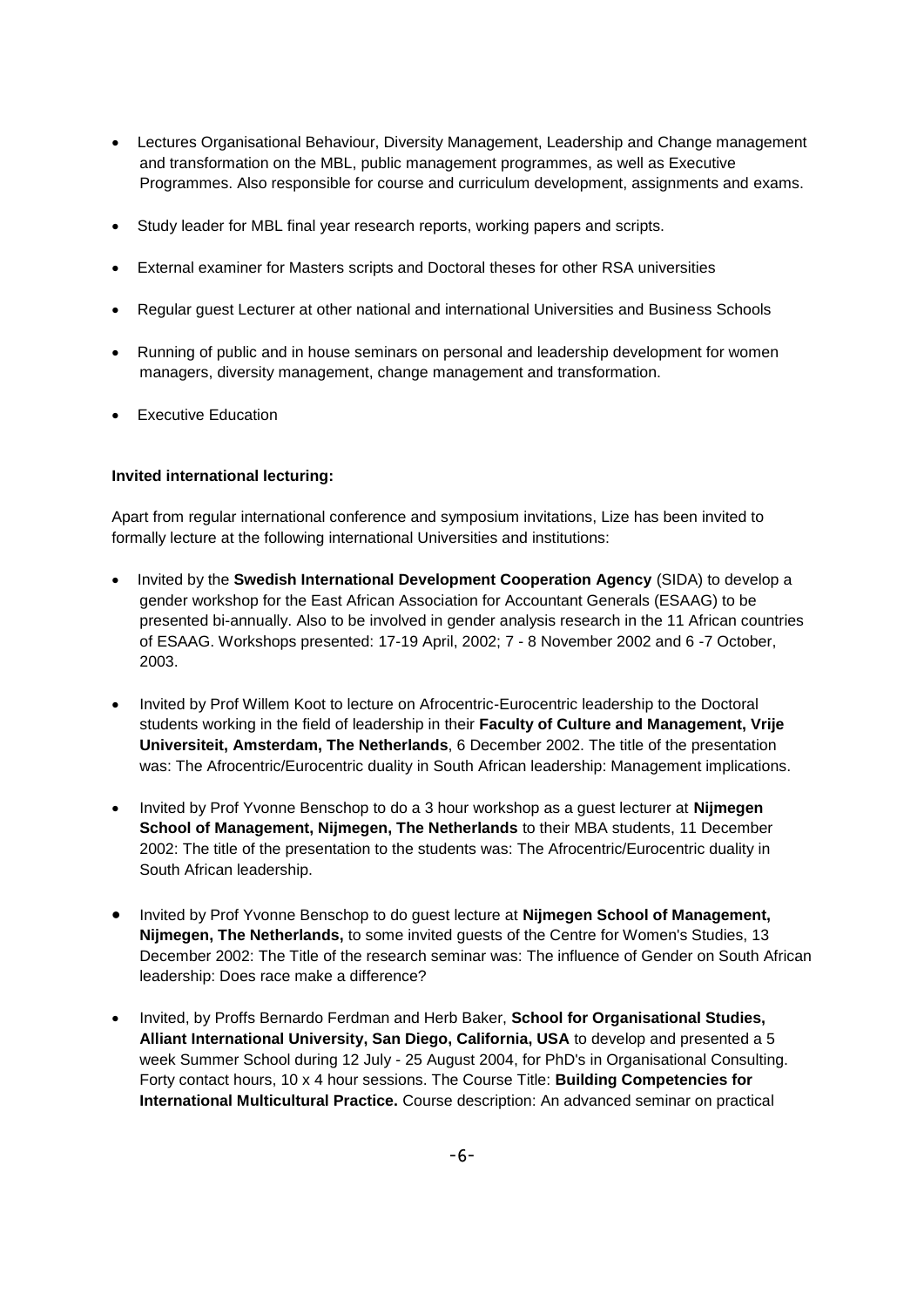applications and international best practices in dealing with the complex dynamics of multiculturalism in organisations. Specific focus was put on the nature and the rationale for organisational change efforts, practical approaches to diversity management interventions, and cultural influences on Ieadership-followership-exchanges. Attention was paid to developing students' preparation for applied practice.

- Invited back both to the **School for Organisational Studies, Alliant International University, San Diego, California, USA,** and **Centre for Creative Leadership, Greensboro, North Carolina, USA,** in June – August and October-November, 2005.
- Visiting Professor at the **Centre for Creative Leadership, Greensboro, North Carolina, USA,** 1 September - 1 November, 2004. Participated in research, internal and public lecturing on leadership across differences.
- Invited back as visiting Professor at the **Centre for Creative Leadership, Greensboro, North Carolina, USA,** October, 2005, January 2006 and 2008. Participated in research on leadership across differences.
- Present 2-hour seminar on **PhD in Change Leadership Program at Antioch University, LA, USA**: Social Identity Salience and Change Leadership, 27 March, 2008.
- Develop one weeklong **International Executive MBA seminar**: Building Leadership Competencies for International Muliticultural Practice**,** 7 -11 April, 2008 **Escuela de Alta Dirección y Administración, Barcelona, Spain.**
- Appointed as consultant on **PhD in Change Leadership Program at Antioch University**, , USA from 1 May, 2008.
- Took up a full professor core faculty appointment at Antioch on the PhD program in Leadership and Change 1 January 2009.
- Adjunct faculty at the Center for Creative Leadership (CCL) doing executive coaching since 2010
- Senior Research Fellow in the Department of Industrial Psychology at University of Johannesburg, since 2016
- Visiting Executive Faculty at IECD-Bled School of Management, on their Doctorate program since 2017.
- Professor Extraordinaire at University of Stellenbosch Business School, South Africa, since 2019

### **PAST RESEARCH**

On-going research and study guidance to PhD students:

### **Institutional Collaborative Leadership Research**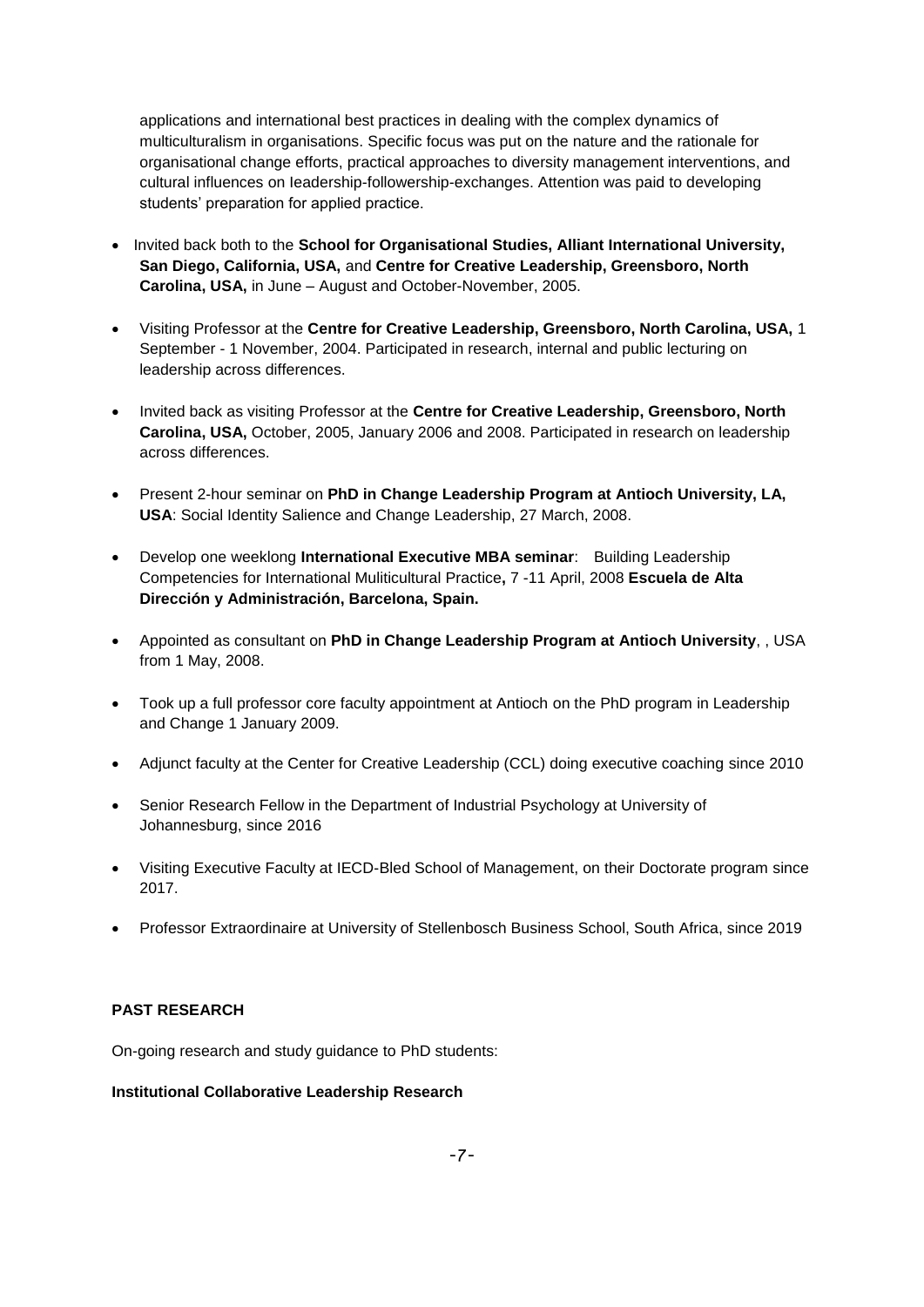### **International Collaborative Leadership research**

### **Completed projects:**

**i) The Global Organizational Effectiveness Study (GLOBE): 1993 – 2007** (steered by Prof. Robert House, the principal investigator, of Wharton Business School, Pennsylvania.)

GLOBE was a long-term program designed to conceptualize, operationalize, test, and validate a cross-level integrated theory of the relationship between culture and societal, organizational, and leadership effectiveness. A team of 170 scholars worked together since 1994 to study societal culture, organizational culture, and attributes of effective leadership in 62 cultures. The research is based on the results of the survey of over 17 000 middle managers in three industries: financial services, food processing, and telecommunications, as well as archival measures of country economic prosperity and the physical and psychological well-being of the cultures studies.

GLOBE has several distinguishing features. First, it is truly a cross-cultural research program. The constructs were defined, conceptualized, and operationalized by the multicultural team of researchers. Second, the industries were selected through a polling of the country investigators, and the instruments were designed with the full participation of the researchers representing the different cultures. Finally, the data in each country were collected by investigators who were either natives of the cultures studied or had extensive knowledge and experience in that culture.

Lize Booysen, was one of two country co-investigators for the GLOBE-project and collected and helped interpreted the data for:

• South Africa, Namibia, Zimbabwe, and Zambia

As part of this project Lize Booysen collaborated on one multiple award winning specialist book (2004), one monograph, one accredited article, and co-authored one book chapter (2007). She also delivered one national and one international paper on project GLOBE.

Wharton Business School, the HSRC, NRF and Research and Bursaries Committee of UNISA jointly allocated funds for this project.

The Globe gave impetus to Lize's own pioneering Doctoral research on race and gender influences on Leadership in South Africa - (1996 - 1999).

### ii) **Schwartz Global Values: Project: 2007**

A SA cultural value study, in collaboration with the Hebrew University, Israel, Univ of Pretoria, Univ of Stellenbosch, Univ of the Western Cape, Univ of North West, Work well unit, Nelson Mandela University and Cape Technikon. Participated in data collection and advisory panel.

# **ii) Diversity and Equity Interventions in South Africa (DEISA): Towards setting standards: Steered by UCT - Dr Melissa Steyn: 2004 – 2008**

SANPAD funded research, a collaboration between UCT, The Univ of the Amsterdam, Unisa, SBL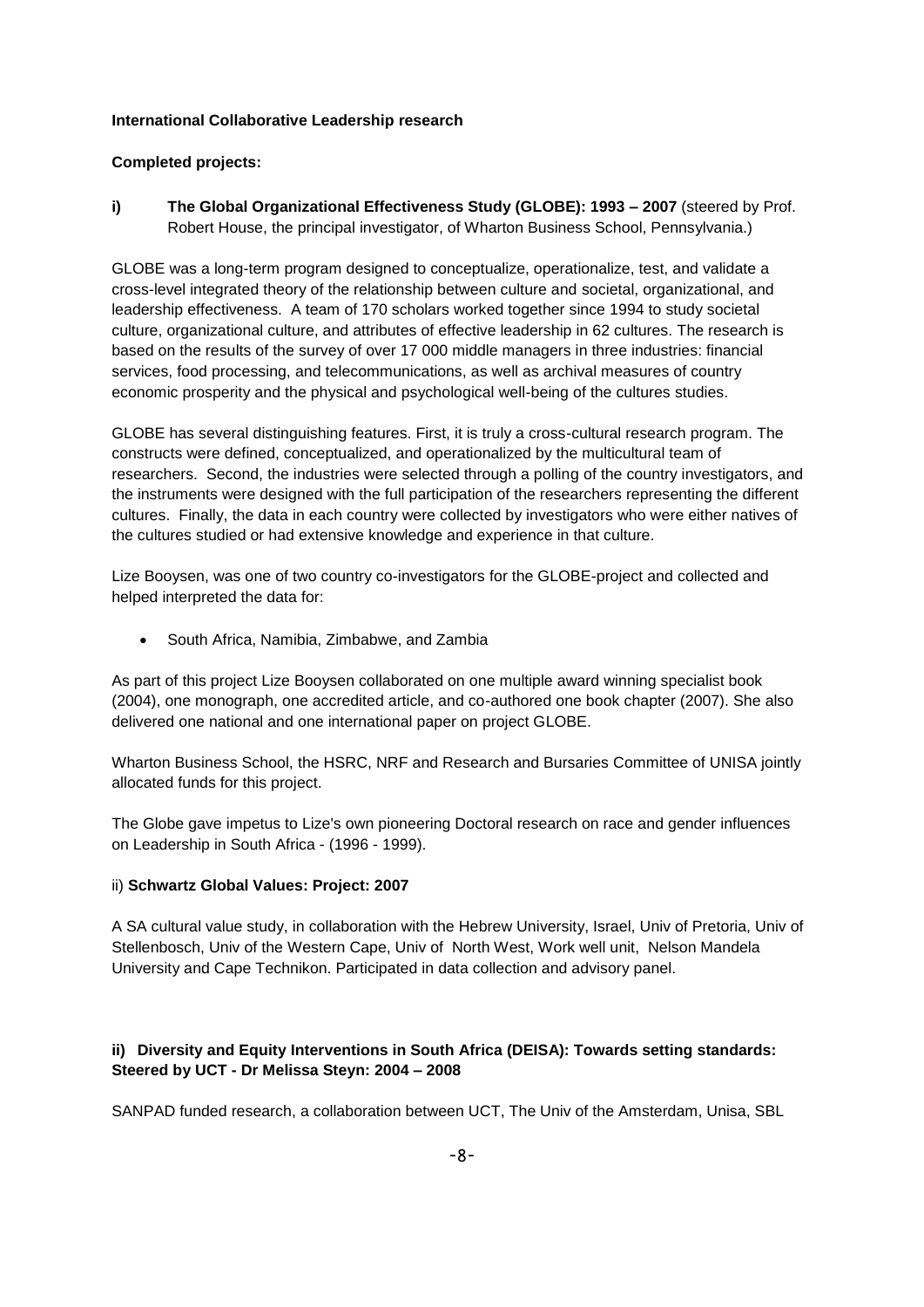and Univ of Kwa Zulu Natal. Lize was one of six South African principal investigators on an international team of eight investigators.

The aim of DEISA was to establish the nature and perceived efficacy of the diversity interventions taking place in South African organizations, as well as the orientation and approach of these interventions, and to theorize guidelines for best practice strategies on the basis of the findings. Quantitative and qualitative methodologies were employed.

Received UNISA and SANPAD funding for this project. Delivered one Conference Symposium published one paper proceeding, and a research report.

### **iii) Doctorate in Business Leadership: 1996 –1999**

A pioneering study in Leadership and cross-cultural psychology**: An Examination of Race and Gender Influences on the Leadership Attributes of South African Managers:** University Of South Africa.

As part of this project Lize Booysen authored 5 accredited articles and two book chapters, coauthored one accredited article and one book chapter and authored 10 non-accredited and coauthored 2 non-accredited articles. She also delivered 5 national (of which 3 were keynote addresses) and 8 (of which two were invited) international papers/symposia.

# **iv) The Leadership Across Differences (LAD) project: Steered by CCL – Drs. Marian Ruderman, Kelly Hannum and Christopher Ernst: 2003 – 2010**

The *Leadership Across Differences (LAD)* project was steered by the Center for Creative Leadership (CCL), Greensboro, North Carolina, United States of America. *LAD* centers on what happens when ethnic, racial, religious, and cultural conflicts come to work. It builds on CCL's expertise in the areas of U.S. based diversity and cross-cultural and global leadership. The LAD is a 12-country study and focused on societies that are seen to be most different from one another in terms of their basic cultural values. Selected countries were the U.S., South Africa, Brazil, Singapore, India, Nigeria, Ghana, Germany, France, Denmark, the United Kingdom, and Jordan.

The CCL team members worked in collaboration with a group of U.S. and international researchpractitioners including *Donna Chrobot-Mason* (U. of Colorado), *Stella Nkomo* (U. of South Africa, Graduate School for Business Leadership and CCL Board Member), *Lize Booysen* (U. of South Africa, Graduate School for Business Leadership) *Peter Smith* (U. of Sussex, U.K.), and *Shalom Schwartz* (The Hebrew Univ., Israel)

Received National Research Foundation and Unisa funding for 2004, 2005 and 2006 for this project.

Completed Research Outputs of LAD: 1 Accredited Journal article, 2 Research Reports, 2 Published paper proceedings, 5 international paper symposia,

Lize was one of three editors on The *LAD Case Book and Facilitators and Instruction Guide* series that has been published in 2010.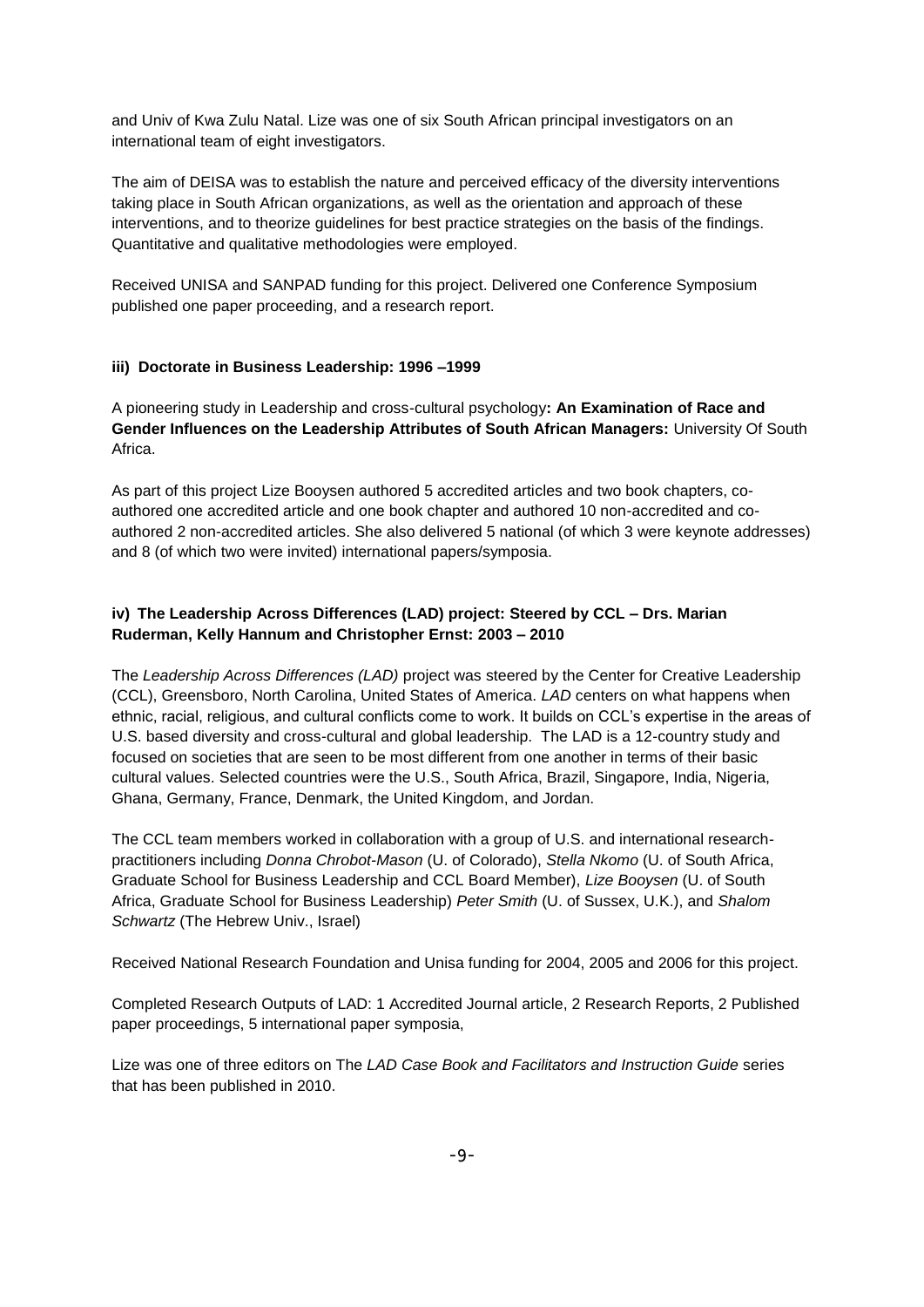# **v) Sex role Stereotyping and Requisite Management Characteristics: A South African Analysis: 2005 - 2010**

A collaborative research study with Professor Stella Nkomo of the Graduate School of Business Leadership and Professor Virginia Schein, Gettysburg College, United States. The purpose of this study was to examine gender differences in sex role stereotyping of the characteristics perceived necessary for management success. Delivered one international paper on this research and published an article in an accredited journal.

# **MANAGEMENT:**

Acting program manager: Diploma in Labour Relations: 1994 Academic Head: Leadership and Development Area: 1996-1999 Program manager: Short Course in Deal Making (Iscor) 1998 Manager: SBL Research: 1999 Sub editor of Southern African Business Review: 1999 Director: Administration: 1999 – 2000 (Admin component of 60) Director: Human Resource Development: 2001 – 2003 (Staff component of 90) Member of SBL Council: 2001 - 2003 Director: Academic: 2006 (Faculty of 30) Member of SBL Board: 2006

Editor of the SA Journal of Labour Relations: 2006 - 2008

- Editor in Chief of a bi-annual specialist academic journal

# **RESEARCH OFFICE HEAD: Unisa School of Business Leadership (SBL): 2007 - 2008**

The purpose of this position is to develop, build and execute a well-coordinated research programme, aligned with UNISA policy and that complements the mission of the SBL. Additionally, the position is responsible for fostering a vibrant research and intellectual culture at the SBL as well as providing leadership for the identification and creation of institutional research themes.

Role and responsibilities:

- Develop and implement the SBL research policy and processes in line with UNISA policies
- Align SBL's research strategy with the SBL's vision and mission and research objectives and national research imperatives
- Formulate strategies for increasing research output
- Manage and monitor research output funds
- Manage the SBL research budget
- Monitor the research subsidy for the SBL
- Ensure a viable research infrastructure to support academic research
- Work with academic staff to identify institutional research themes
- Stimulate, support and encourage individual and institutional research activities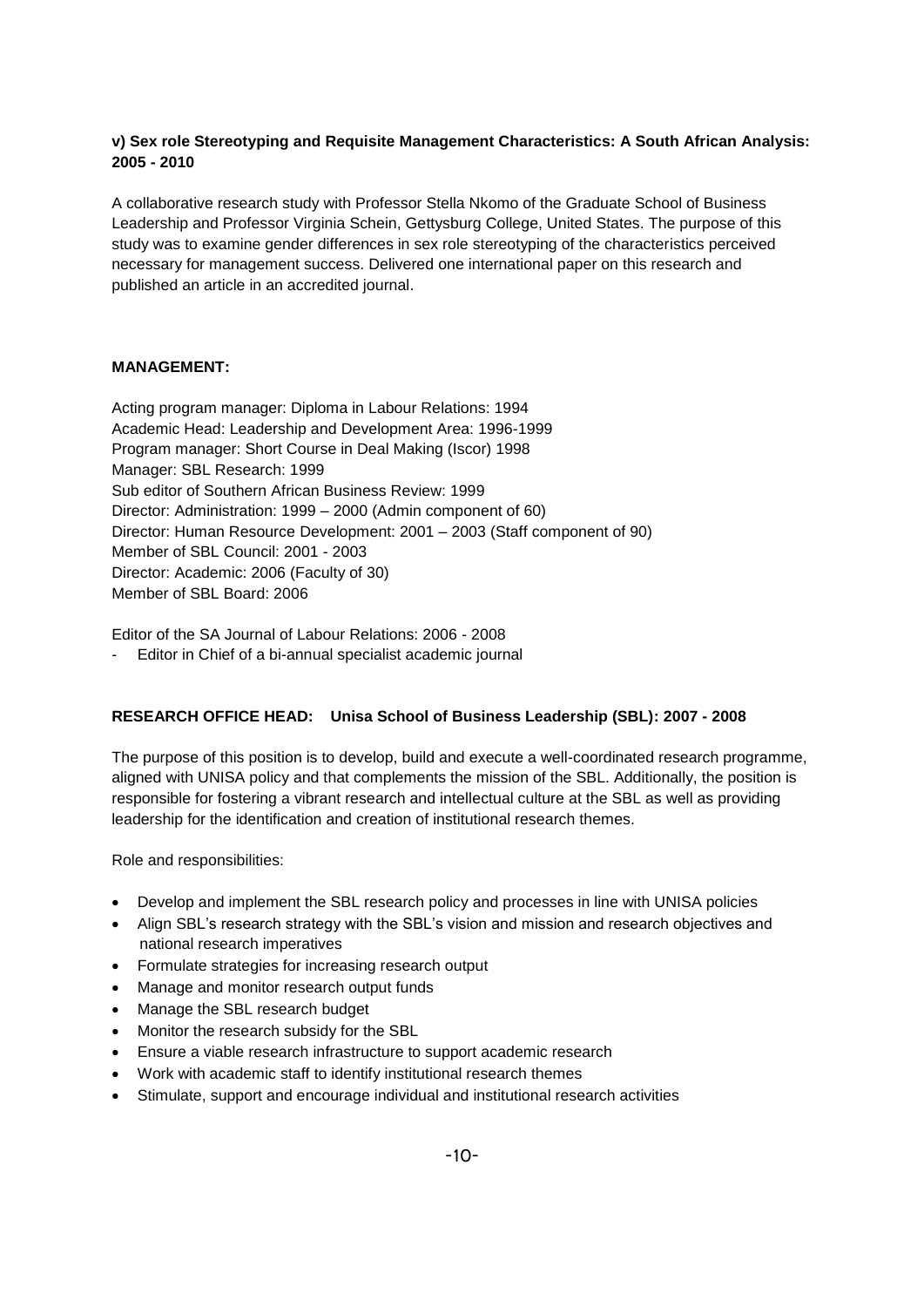- Update academic staff on research related matters
- Manage MBL III research processes to ensure high standards and timeous completion
- Develop and manage a publication strategy of MBL III research outputs
- Manage and monitor the National Research Foundation processes and applications at the SBL
- Review and approve academic applications for conference funding etc.
- Manage SBL researcher of the year and faculty research awards processes
- Review and recommend R&D leave
- Manage SBL's shared responsibility for *The Southern African Business Review* and *Southern African Journal of Labour relations* (Technical aspects of the review and publishing functions will remain the respective Journal editors' responsibility)
- Chair the SBL research committee

# **PRESENT WORK EXPERIENCE: 2009 -**

# **i) CENTER FOR CREATIVE LEADERSHIP: ADJUNCT FACULTY**

# **RESEARCHER: JANUARY 2009 – PRESENT EXECUTIVE COACH: JANUARY 2010 - PRESENT**

### **ii) ANTIOCH UNIVERSITY: CORE FACULTY: 2009 -**

**FULL PROFESSOR 2009/01/01 – Present: Professor Full Time core faculty (overlap with 6 month sabbatical at SBL) 2010/07/01: Curriculum Coordinator (2008/05/01 – 2008/12/31: Consultant to the program while still at SBL)**

Duties include *inter alia* teaching, research & community work.

# **TEACHING:**

Lecturing on leadership, transformation and change to PhD students. Evaluate student assignments, and advise and mentor students. Supervise PhD dissertation students and Chair PhD dissertation committees. Chaired 34 PhD student dissertations since 2009, at the GSLC

### **COMMUNITY WORK AND ACADEMIC CITIZENSHIP:**

- Review panels: Prentice Hall Publishers (SA), NRF, HSRC, several specialist SA Journals
- Editorial panel: Southern African Business Review, South African Journal of Labour Relations, Management Today since 1999
- Section Editor: South African Journal of Human Resources Management
- External examiner on Masters and PhD Degrees on leadership and change for national and international Universities
- Special Edition Editor/Co-Editor on six international Journals.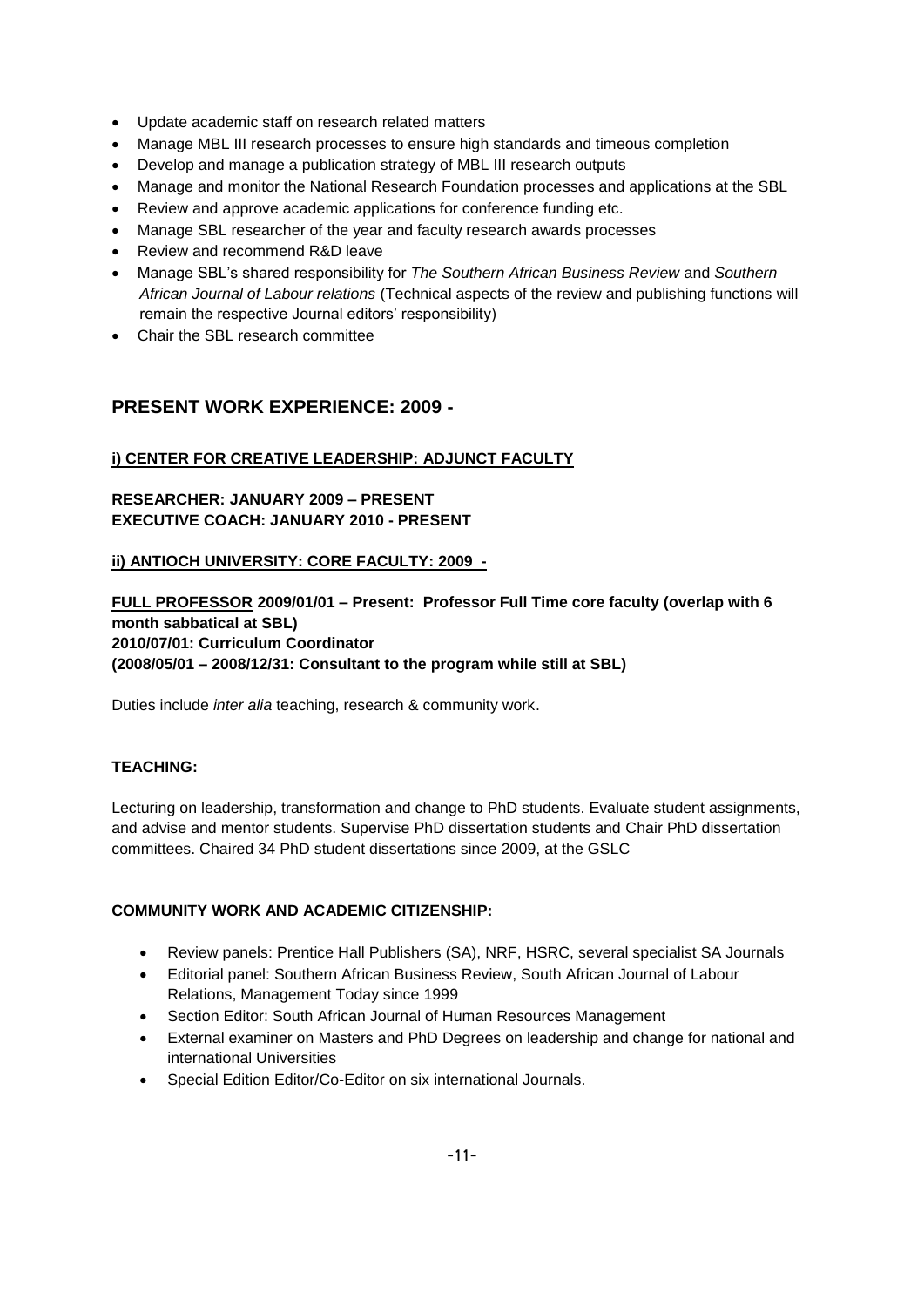### **CONSULTING**

Lize is a sought after speaker at national conferences on diversity management, developing cultural intelligence and development of women leaders. Lize also does ongoing consultation and development as independent consultant and in association with others. She worked in numerous national and international corporate and not for profit organizations. She specializes in leadership development and change in Higher Education and Health Care Institutions.

### **DISTINCTIONS AND OTHER RELEVANT INFORMATION:**

### **AWARDS/NOMINATIONS:**

- 1998: Best paper award: **Identifying and Exploring the changing role of women in management.** Workshop conducted at the 25th Organisational Behaviour Teaching Conference, 10-13 June, 1998. La Verne University, La Verne, California. USA
- 1999: Researcher of the Year: Graduate School of Business Leadership.
- 2000: Best paper award: **Cultural differences between African Black and White managers in South Africa.** Paper delivered at the Southern African Institute for Management Scientists 12th Annual Conference, Africa's Century: Challenges for management and leadership. 31 October - 2 November, 2000. Univ of South Africa, SBL, Midrand, South Africa.
- 2001: Merit Award. In recognition of contribution to research in 2000. Graduate School of Business Leadership
- 2001 Woman of the Year: Nomination: Joint categories: Education, Business and Community: Shoprite Checkers/SABC TV 3
- 2003 Included as one of 50 role models for South African women and as leadership expert in the book **Inspirational Women @ Work**, (2003), Lapa Publishers.
- 2004 Joint recipient of the **Best academic career achievement at Unisa** awarded during the Unisa Centenary celebrations honouring its women, August, 2004.
- 2005 **Excellent Teamwork Award: Global Leadership & Organizational Behavior Effectiveness Research project (GLOBE)** for the publication *Culture Leadership & Organizations: The GLOBE study of 62 Societies,* which were awarded the 2005 M. Scott Myers Award for Applied Research in the Workplace. Conferred by The Society for Industrial and Organizational Psychology (SIOP).
- 2006 Merit Award. In recognition of contribution to research in 2005. Graduate School of Business Leadership
- 2008 Merit Award. In recognition of contribution to research in 2007. Graduate School of Business Leadership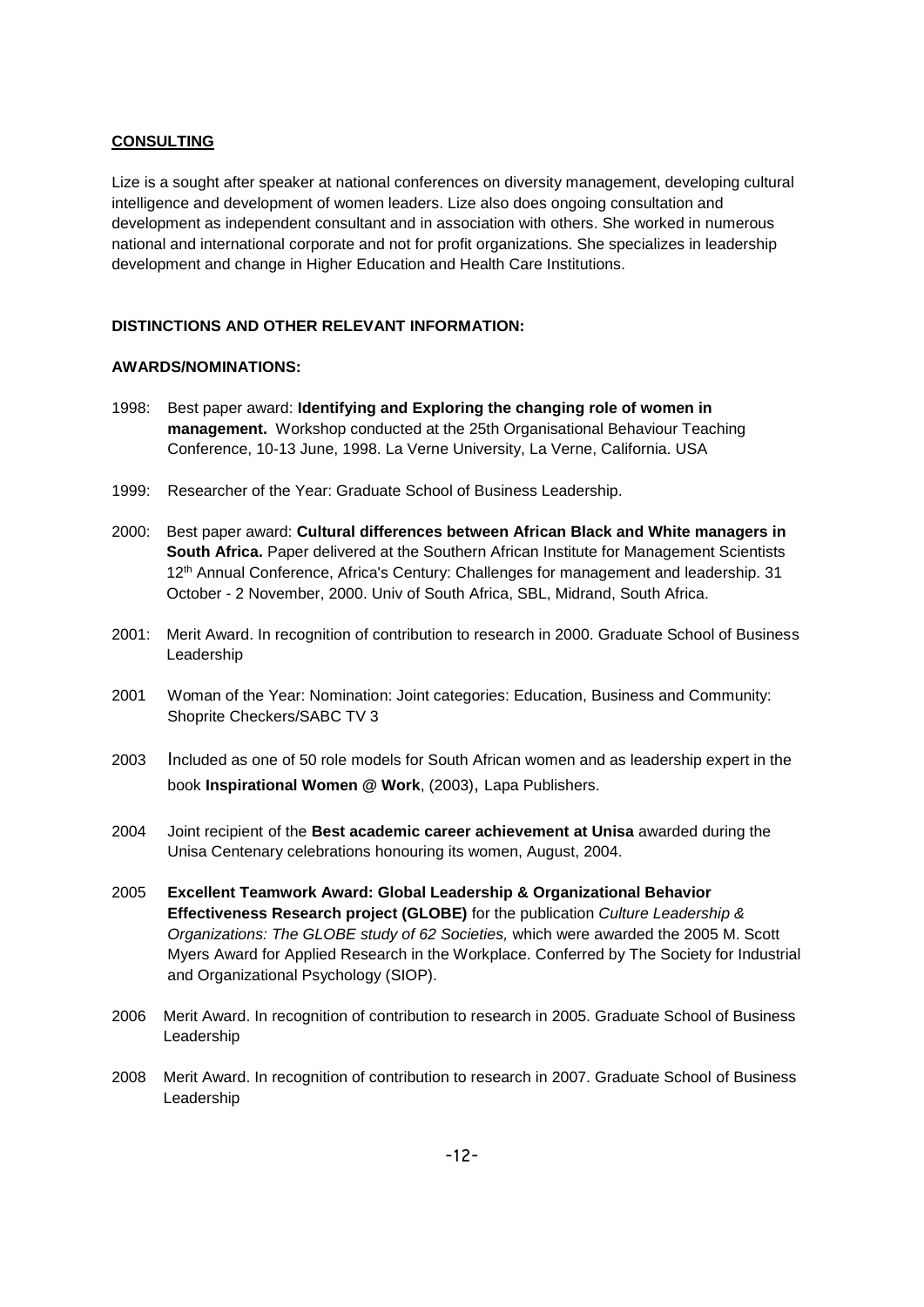- 2009  $2<sup>nd</sup> GLOBE$  Book published in 2007, received prestigious Ursula Gielen Global Psychology Book Award award, conferred in Toronto Canada 6 August, 2009. Lize co-authored the South African Chapter**.**
- 2010 **Best Professor In Organisational Behaviour Award** conferred at the World HRD Congress & Innovation Summit 2011, Mumbai, 10 - 12 February, 2011

2011 **Emerald Publishing Group Award: Highly Commended Award Winner at the Literati Network Awards for Excellence 2011.** BOOYSEN, L.A.E & NKOMO, S.M. 2010. Gender Role Stereotypes and Requisite Management Characteristics: The Case of South Africa. **Gender in Management: an International Journal.** Vol 25 nr 4 pp. 285-300.

2013 **Best Paper Award,** in stream 19: National and international perspectives - **A comparison of Lesbian, Gay, Bisexual, Transgender and Queer rights in South Africa and the USA.** (Coauthored) At the 6th Equality, Diversity and Inclusion (EDI) Conference 1 – 3 July, Athens School Business and Economic Sciences

### **CONTINUING PROFESSIONAL DEVELOPMENT (excluding conferences)**

# **MOST IMPORTANT ADVANCED TRAINING AND DEVELOPMENT:**

### **International:**

- Managing People: Effectiveness Through Individual and Group Dynamics: 31 March 3 April 1996. The Wharton School, Univ. Pennsylvania, USA.
- Liberating Leadership Unleashing Workforce Performance: 17-22 March 1996. The Wharton School, Univ. Pennsylvania, USA.
- Barbados Summer Institute on Curriculum Transformation: Internationalizing the Study of Women and Gender, National Centre for Curriculum Transformation Resources on Women, Bridgetown, Barbados, June 17 - 26, 2001.
- Leadership Development Program, 11-15 October, 2004. Centre for Creative Leadership, Greensboro, North Carolina, USA.
- Leadership Development Assessment Certification Program, 08-11 May, 2006. Centre for Creative Leadership, Midrand, Graduate School for Business Leadership.
- Executive Coaching Training, 17 19 March, 2010. Centre for Creative Leadership, Greensboro, North Carolina, USA.
- New Coaching Orientation, 8 12 October, 2010. Centre for Creative Leadership, Greensboro, North Carolina, USA.
- Immunity to Change Workshop by Robert Kegan, International Leadership Association preconference professional development workshop in Boston, 28 – 30 October, 2010.
- Equity, Diverstity and Inclusion Certificate Training from MUMSA August Sept, 2021

### **National:**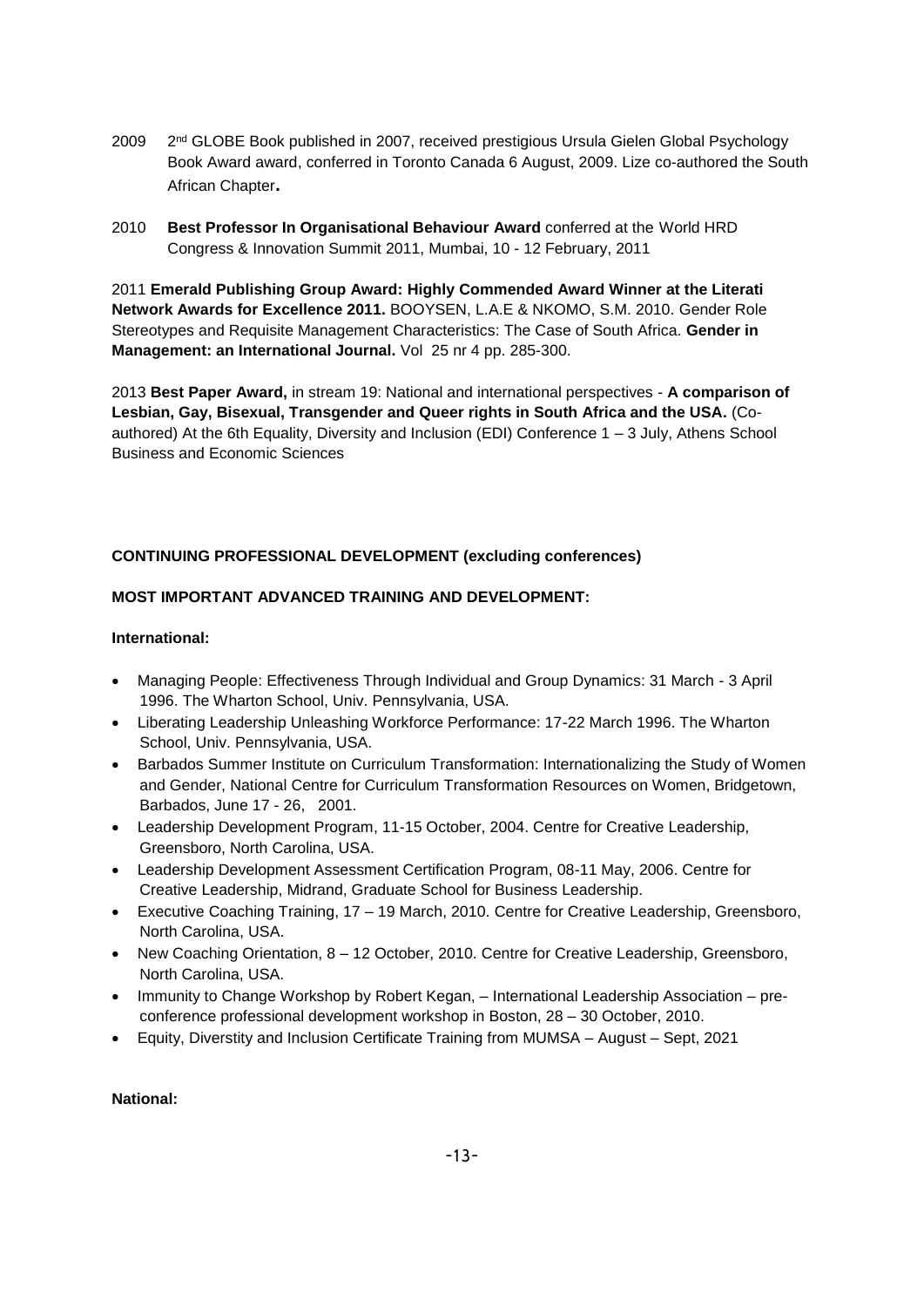- Strategic Management Week, 4-8 July, 1997, SBL, Midrand, RSA
- MBTI-training: Jopie van Rooyen & Partners, 24-26 March, 1997, Rosebank.
- MBTI-In the Grip- and MBTI-Step II-training, Naomi Quenck (USA), 23-25 April 1997, Stellenbosch Univ.
- Participlan Facilitation Skills workshop, 28 29 June, 1999, Randburg.
- Emotional Intelligence workshop, June 11, 1999 Holiday Inn Sunnyside Park, Rosebank.
- Wooltru Leadership program, October, 8 11, 2000 Mount Fleur Hotel, Stellenbosch.
- Synectics facilitation Skills Workshop, April 6 7, 2001, Brooklyn, Pretoria
- Advanced training in Synectics, April, 21 -22, 2003, Muckleneuk, Pretoria
- Outcome based Assessor Training, October, 24 26, 2006, SBL, Midrand
- Grounded Theory Method, August, 13 2007, SBL, Midrand
- Getting Academic Papers Published: 14 -15 August, 2007, SBL, Midrand.

# **AREAS OF EXPERTISE AND CORE COMPETENCIES:**

### **Areas of expertise:**

- Personal and career development
- Facilitation and team building
- Interpersonal and leadership skills development
- Organizational transformation and diversity management
- Development of women and other minorities in the organization
- Mentoring and coaching
- Organizational Development and Change
- Executive Leadership Education
- Executive Coaching

### **Core competencies:**

- Graduate and executive teaching skills
- Quantitative and qualitative research skills
- Facilitation and negotiation skills
- Individual, group therapy skills and stress management skills
- Interpersonal and communication skills
- Problem solving and analytical skills
- Human Resources management knowledge and skills
- Good leadership skills
- Organizational Development Consulting skills
- Executive coaching
- Curriculum development
- Good writing and presentation skills

### **Research Guidance and review**

Lize guided more than 150 Masters dissertations to completion in her tenure at the SBL (1990 -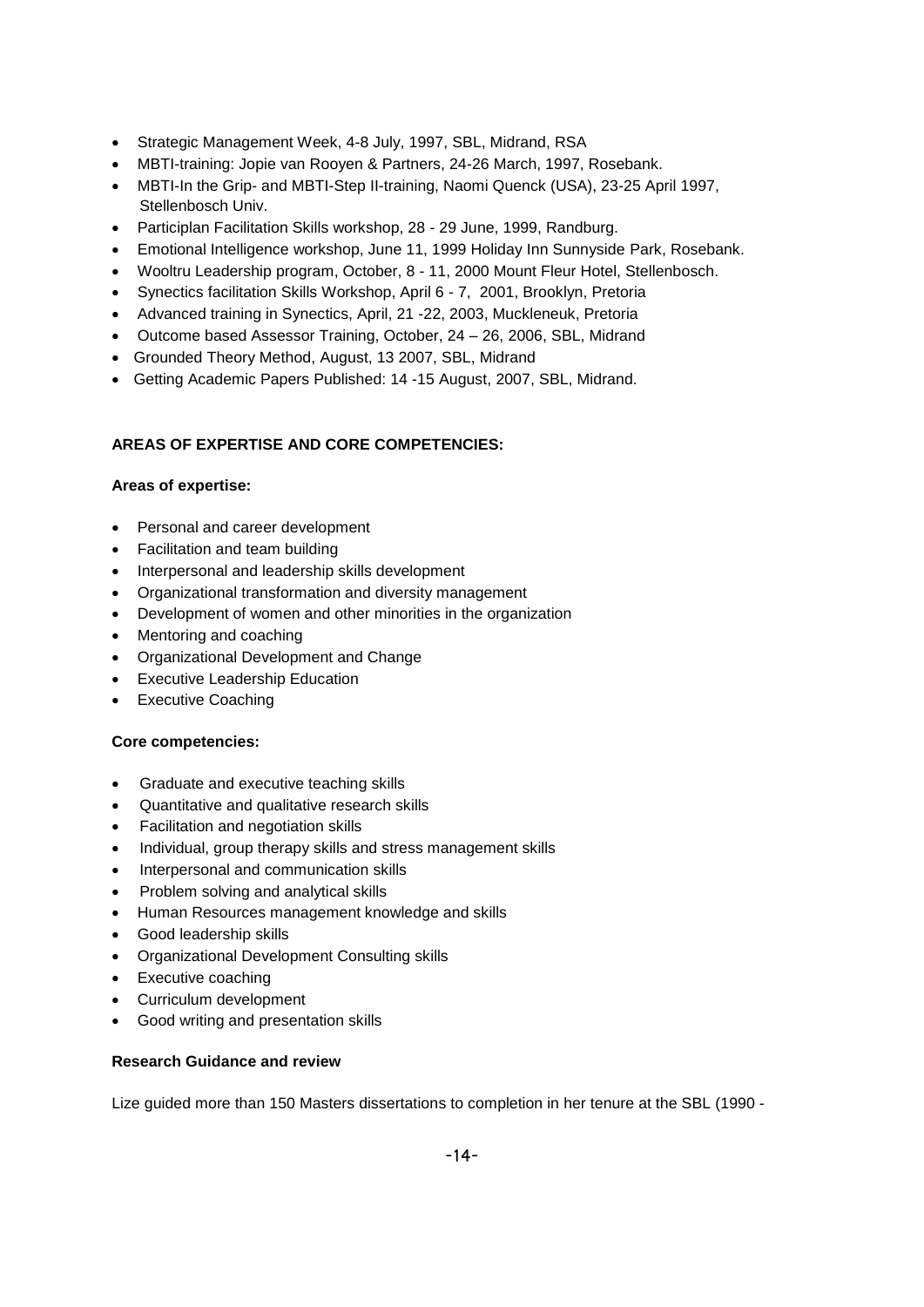2009), and acted as external examiner for 22 masters dissertations.

Interalia forty-one doctoral students completed or are in the final phases of completing their theses under her guidance and she acted as external examiner on 55 doctoral theses from national and international Universities.

### *See attached list of publications***.**

*A list of recent media exposure can also be made available A list of prestigious invitations and unpublished conference presentations can also be made available*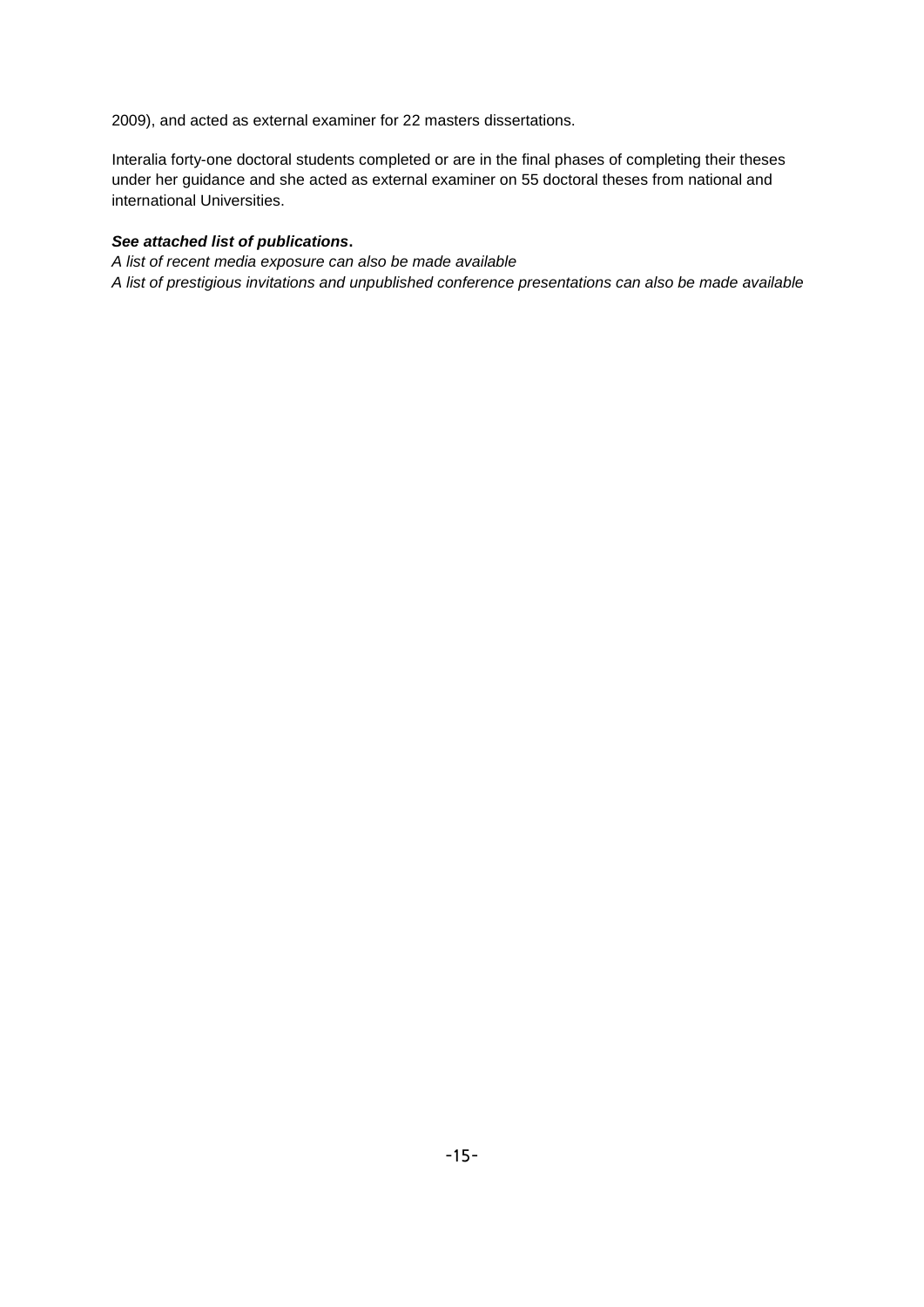### **PERSONAL REFERENCES:**

Dr Laurien Alexandre: Vice Chancellor Academic Affairs and Program Director Antioch University, Graduate School of Leadership and Change

+ 1 323-666-8181 (w) + 1 213-819-6339 (cell) [lalexandre@antioch.edu](mailto:lalexandre@antioch.edu)

Prof Stella M Nkomo Department of Human Resource Management Faculty of Economic and Management Sciences University of Pretoria + 27 12 420 4664 + 27 82 416 6308 + 12 8072973 (h) [stella.nkomo@up.ac.za](mailto:stella.nkomo@up.ac.za)

Dr Philomena Essed, Professor, Critical Race, Gender and Leadership Studies Antioch University, PhD in Leadership and Change Program The Netherlands, Equal Treatment Commission (CGB Lid plv) +1 - 949 - 725 0047 [essed@antioch.edu](mailto:essed@antioch.edu)

Dr Marian Ruderman Group Director: Leadership in the context of difference research Center For Creative Leadership Greensboro, North Carolina, USA + 336 286 4428 [Ruderman@leaders.ccl.org](mailto:Ruderman@leaders.ccl.org)

Dr Bernardo Ferdman Marshall Goldsmith School of Management Alliant University, San Diego, California, USA + 1 858 6354408 [bferdman@alliant.edu](mailto:bferdman@alliant.edu)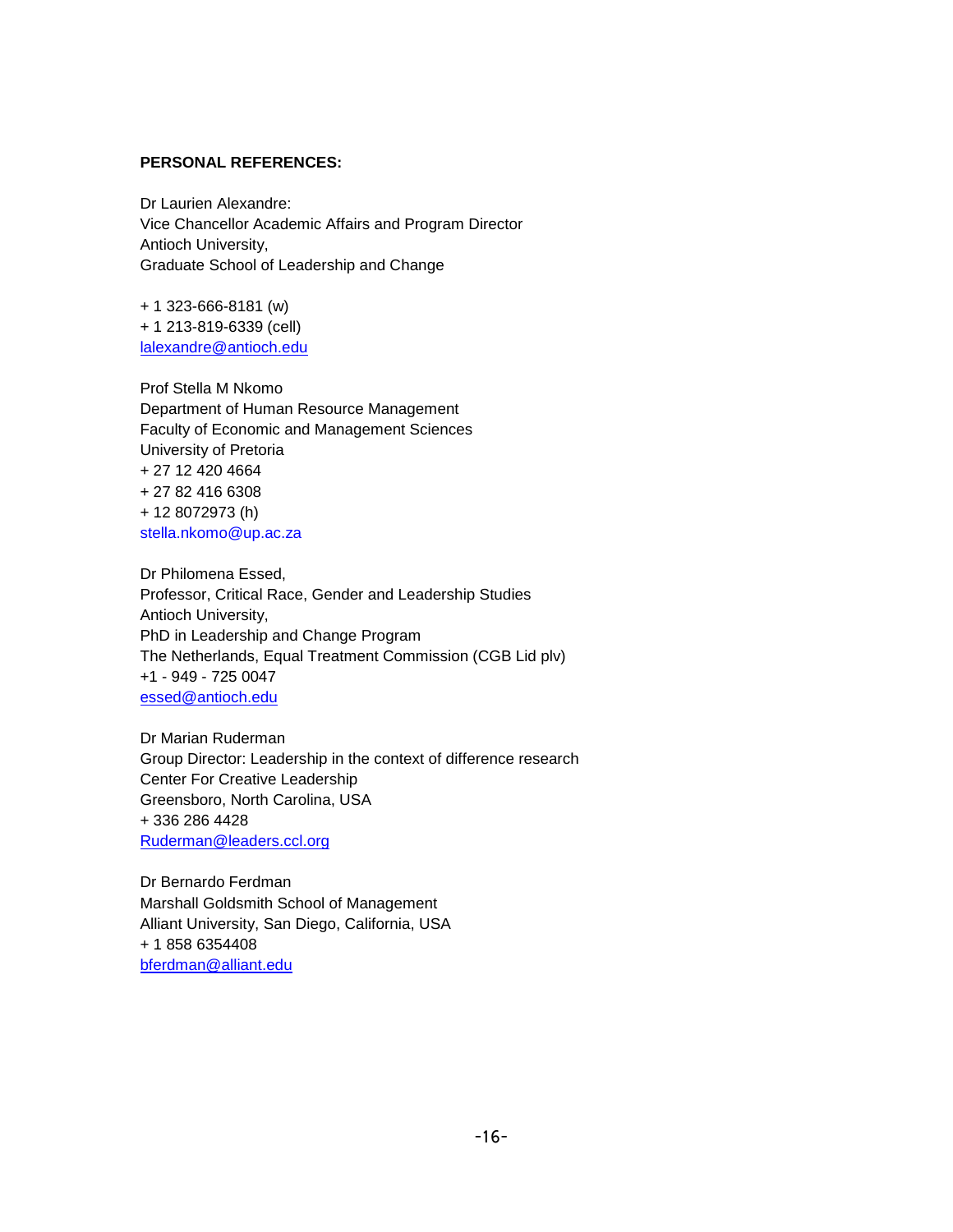### **DR LIZE (A.E.) BOOYSEN: LIST OF PUBLICATIONS AND CONFERENCE PAPERS (1987 - 2020)**

#### **FULL-LENGTH ARTICLES PUBLISHED IN SPECIALIST JOURNALS:**

Bosch, A., & Booysen, L. (2021). Women in business in Africa: (Re)claiming our agency. *South African Journal of Business Management***,** *52*(1), a2972. https://doi. org/10.4102/sajbm. v52i1.2972

Treiber, D.; Booysen, L.A.E. (2021). Identity (Re)Construction of Female Adolescents with Substance Use Disorders. **Int. J. Environ. Res. Public Health**, 18(13), 7022. <https://doi.org/10.3390/ijerph18137022>

France, T., Booysen, L. & Baron, C. (2019) Cross-cultural professional experiences of females: finding success through agility, resilience and essential relationships. **Cross Cultural & Strategic Management, Vol. 26 No. 4, pp. 522-545. https://doi.org/10.1108/CCSM-05-2018-0062**

Love, C.D., Booysen L.A.E., Essed P. (2018). An Exploration of the Intersection of Race, Gender and Generation in African American Women Doing Social Justice Work. **Gender, Work & Organizations, Special Issue: The Theory and Practice of Intersectionality in Work and Organizations,** *25(*5), 475–494. [https://doi.org/10.1111/gwao.12095.](https://doi.org/10.1111/gwao.12095)

Bleijenbergh, I., Booysen, L.A.E., & Mills, A.J. (2018). Guest Editorial. The challenges and outcomes of critical diversity scholarship, **Qualitative Research in Organizations and Management: An International Journal**, Vol. 13 Issue: 3, pp.206-217, <https://doi.org/10.1108/QROM-09-2018-597>

Booysen, L.A.E. (2018), Workplace identity construction: an intersectional-identity-cultural lens, in Ramon, J.A. (Ed.), **Oxford Research Encyclopedia of Business and Management,** Oxford University Press, New York, NY, available at: http://business.oxfordre.com/view/10.1093/acrefore/9780190224851.001.0001/acrefore-9780190224851-e-47

Klarsfeld, A., & Ng, E, Booysen, Lize, A.E., Christianson, L.C., Kuvaas, B. (2016). Comparative equality and diversity: main findings and research gaps. **Cross Cultural & Strategic Management** 23(3), 1 - 28. DOI: 10.1108/CCSM-03-2016-0083

Elkington, Rob & Booysen Lize (2015). Innovative Leadership As Enabling Function Within Organizations: A Complex Adaptive System Approach. **Journal of Leadership Studies,** 9(3), 78–80.

Gentry, W.A, Booysen, L, Hannum, K & Weber, T. (2010). Leadership Responses to a Conflict of Gender-Based Tension: a Comparison of Responses Between Men and Women in the US and South Africa. **International Journal of Cross Cultural Management,** 10, 285-301.

Booysen, L.A.E & Nkomo, S.M. (2010). Gender Role Stereotypes and Requisite Management Characteristics: The Case of South Africa. **Gender In Management: An International Journal.** Vol. 25 Nr 4 Pp. 285-300. **Highly Commended Award Winner at the Literati Network Awards for Excellence 2011.** 

Booysen, Lize. (2007). Barriers to Employment Equity Implementation and Retention of Blacks in Management in South Africa **Southern African Journal Of Labour Relations,** Vol. 31 Nr 1:47 – 71.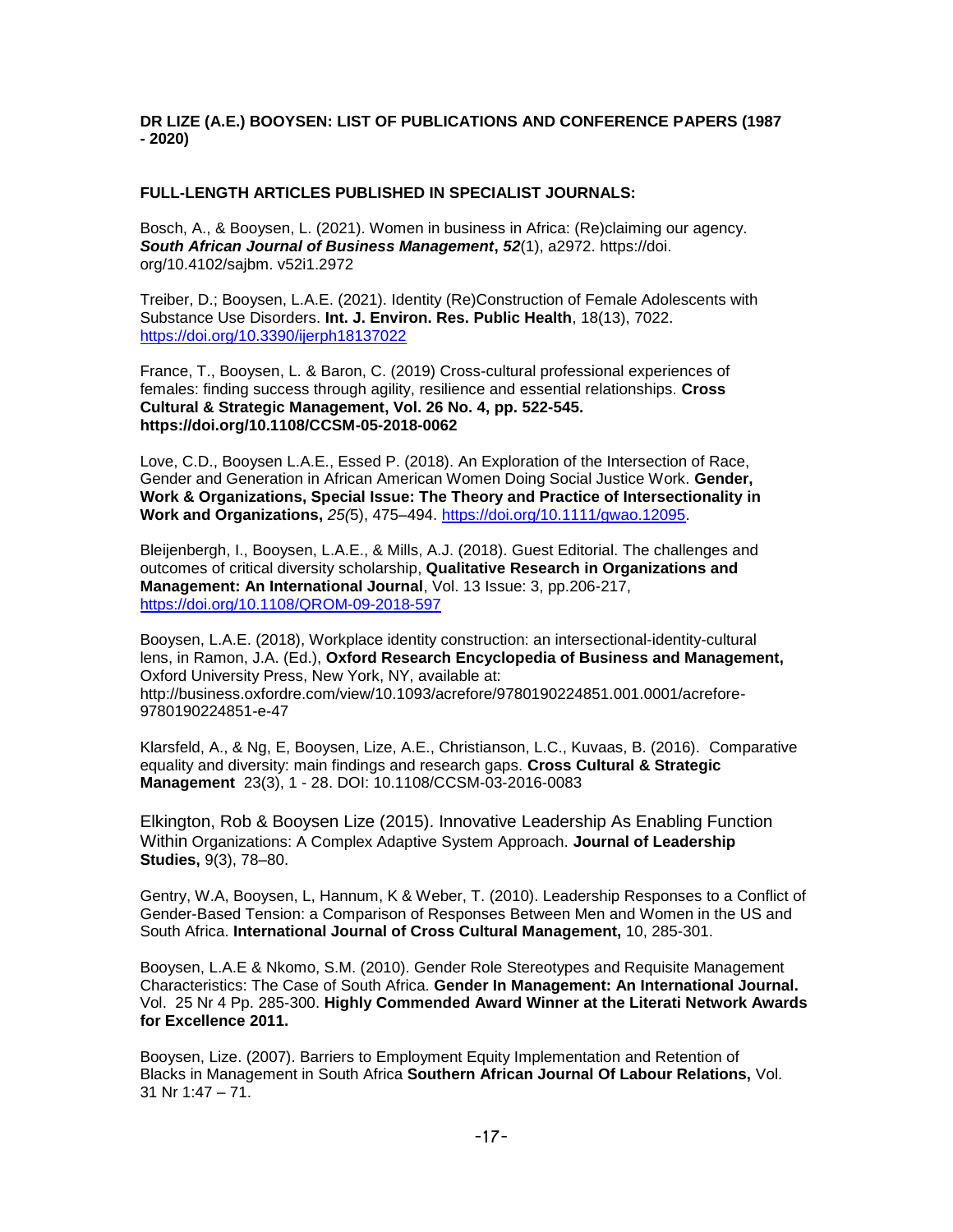Booysen, Lize. (2007). Societal Power Shifts and Changing Social Identities in South Africa: Workplace Implications. **Southern African Journal of Economic and Management Sciences***,* Vol. 10, Nr. 1:1-20.

Booysen, Lize & Nkomo, Stella, M. (2007). The Tea Incident: Racial Division at Insurance Incorporated – A Teaching Case. **International Journal on Diversity in Organisations, Communities & Nations, 2007,** Vol. 7 Nr 5: 97 – 106, ISSN: 1447-9532

Booysen, Lize, Kelly, Claire, Nkomo, Stella, M & Steyn, Melissa. (2007). Rethinking the Diversity Paradigm: South African Practices. **International Journal on Diversity in Organisations, Communities & Nations, 2007,** Vol. 7 No 4: 1 – 10, ISSN: 1447-9532

Booysen, Lize & Nkomo, Stella, M. (2006) Think Manager- Think (Fe)Male: A South African Perspective. **The International Journal of Interdisciplinary Social Sciences,** 2006, Vol. 1 No 2: 23-33, ISSN: 1833 - 1882

Booysen, Lize. (2002). Addressing Challenges Facing Black and White Women Managers in South Africa. **Siren: Journal of the Institute for Gender Studies**. Vol. 9 N 1:4 -13

Booysen, Lize. (2001). The Duality in South African Leadership: Afrocentric or Eurocentric. **SA Journal of Labour Relations** Vol. 25 Nr 3+4:36-64. Summer 2001**.**

Booysen, Lize. (1999). Male and Female Managers: Gender Influences on South African Managers in Retail Banking. **South African Journal of Labour Relations.** Vol. 23. Nr 2&3:25-35, Winter/Spring 1999

Booysen, A.E. (1999). The Changing Nature of Business Leadership for the 21st Century Organisation. **Accountancy SA**. July: 5 –18, 1999.

Booysen, Lize. (1999). Towards More Feminine Business Leadership for the 21<sup>st</sup> Century: A Literature Overview And Potential Implications for South Africa Considered. **South African Journal of Labour Relations.** Vol. 23. Nr 1:31-54, Autumn 1999.

Den Hartog, D., House, R.J., Hanges, P., Ruiz-Quintanilla, A., Dorfman, P. & Booysen, A.E., Van Wyk, M. et al. (1999). Culture Specific and Cross-Culturally Generalizable Implicit Leadership Theories: Are Attributes of Charismatic/Transformational Leadership Universally Endorsed. **Leadership Quarterly.** Vol. 10 Nr 2: 219-256 .

Booysen, Lize (1999). A Review of Challenges Facing Black and White Women Managers in South Africa. **Southern African Business Review,** Vol. 3. Nr 2: 15 - 26.

Booysen, Lize & Beaty, David. (1997). Linking Transformation and Change Leadership in South Africa: A Review of Principles and Practices. **SBL Research Review,** Vol. 1: 9 - 18.

Booysen, A.E. & Steyn, D.G. (1989). 'n Ideografiese Ontleding van die Veroorsakende Faktore by Ses Homogene Dwelmafhanklikes. **Suid-Afrikaanse Tydskrif vir Sosiologie.** Vol 20. No 3, 159-168.

Booysen, A.E. & Erasmus, J.A.K. (1989). Die Verband Tussen Enkele Persoonlikheidsfaktore en Botsingsrisiko. **Suid-Afrikaanse Tydskrif vir Sielkunde**. Vol 19. No 3, 144-151.

Booysen, A.E. (1989). Dwelmmisbruik as Misdaadelement in Suid-Afrika. **Acta Criminologica. Suider-Afrikaanse Tydskrif vir Kriminologie.** Vol 2. No 1, 52-60.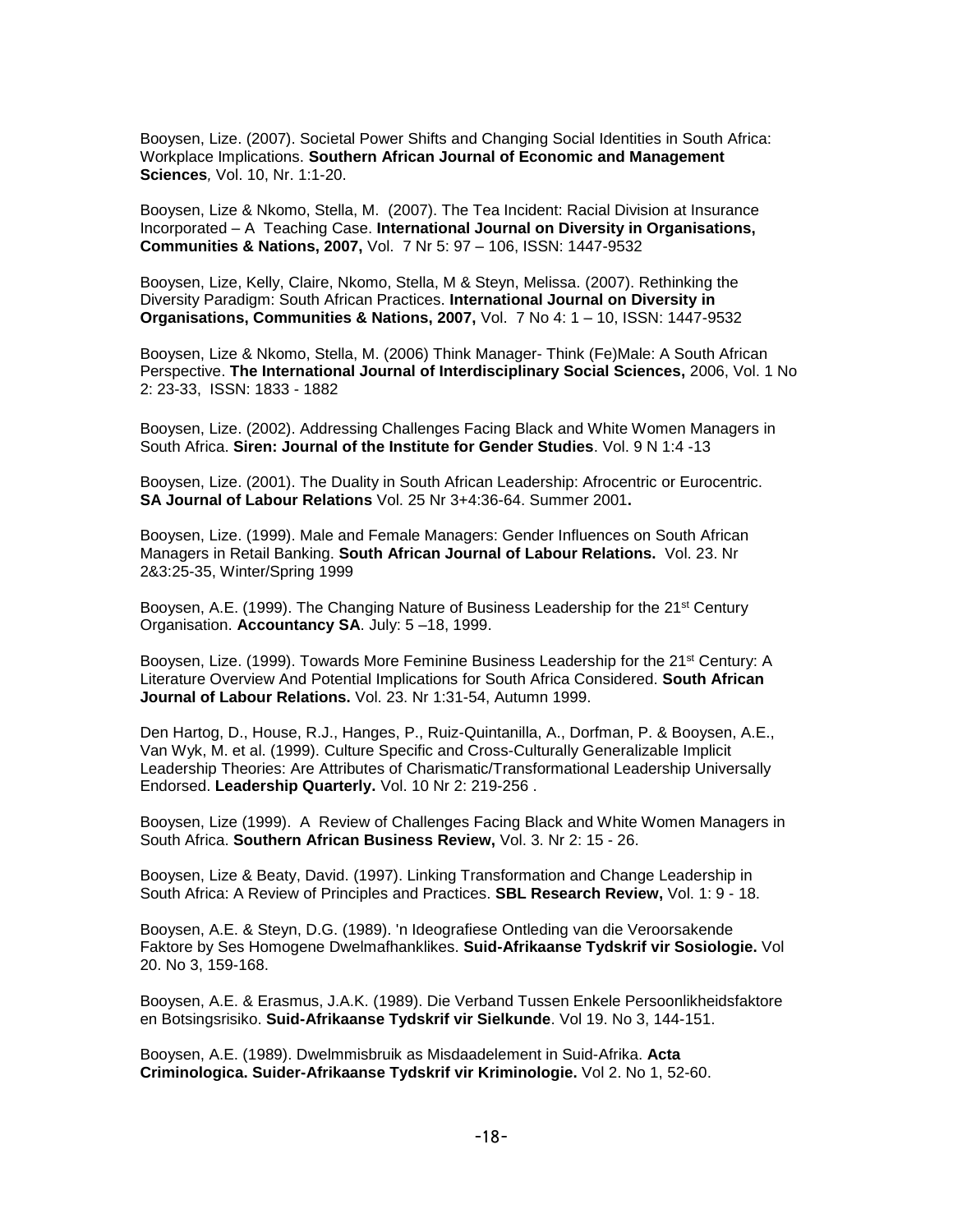#### **BOOKS AND MONOGRAPHS**

Booysen, Lize A.E., Bendl, Regine, & Pringle, Judith (2018). **Handbook of Research Methods in Diversity Management, Equality and Inclusion at Work. Cheltenham:** Edward Elgar Publishing. ISBN: 978 1 78347 607 7

Klarsfeld, A., & Ng, E, Booysen, Lize, A.E., Christianson, C., Kuvaas, B. (Ed.), (2016). **Research Handbook of International and Comparative Perspectives on Diversity Management.** Cheltenham: Edward Elgar Publishing.

Klarsfeld, A., Booysen, L. A.E., Ng, E, Roper, I. & Tatli, A, (Ed.). (2014). **International Handbook on Diversity Management at Work: Country Perspectives on Diversity and Equal Treatment: Volume 2**. Cheltenham: Edward Elgar Publishing.

Dlamini, Khetsiwe & Booysen, Lize A.E (2012) (1st ed 2010) **Recognizing the Role Men Play in the Entrepreneurial Success of Women: Enhancing the economic empowerment of women**. Amsterdam: LAP Lambert Academic Publishing AG & Co. KG. ISBN 978-3-8383-5438- 5.

Hannum, Kelly, Mcfeeters, Belinda & Booysen, Lize (ed). **(**2010). **Understanding and Leading Across Differences: Cases and Perspectives.** New York: Pfeiffer.

Mcfeeters, Belinda, Hannum, Kelly, & Booysen, Lize (ed). (2010). **Facilitator's Guide to using Understanding and Leading Across Differences: Cases and Perspectives.** New York: Pfeiffer.

Lize Booysen, Hannum, Kelly & Mcfeeters, Belinda (ed). (2010). **Instructor's Guide to using Understanding and Leading Across Differences: Cases and Perspectives.** Online only, New York: Pfeiffer.

House, R.J; Hanges, P.J; Javidan, M; Dorfman, P.W. And Gupta,V. (Ed) (Booysen, L., Van Wyk, M collaborators), (2004). **Culture, Leadership and Organizations: The Globe Study of 62 Societies.** London: Sage Publications.

House, R.J., Hanges, P., Dorfman, P.W., Ruiz-Quintanilla, Javidan, M., A. Dickson, M. (Collaborators Booysen, L., Van Wyk, M and all other Country co-investigators (CCI's) in phase 1 as contributing authors. (1999). Cultural influences on leadership and organizations - Project GLOBE. **In Advances in global leadership, Vol. 1. Mobley, W (Ed). JAI Press, 171 - 233.** 

### **CHAPTERS IN BOOKS:**

Booysen, L.A.E (2020). Responsible Inclusive Leadership: A Whole System Collective Process Outcome (Chapter 14, pp.195 – 211). In Bernardo Ferdman, Jeanine Prime & Ronald Riggio, **Inclusive Leadership: Transforming Diverse Lives, Workplaces, and Societies,** New York: Routledge

Booysen, L.A.E. & Priscilla Gill (2020). Diversity Management and Inclusive Leadership Practices in Healthcare (Chapter 14, pp 135 – 143). In Anthony J. Viera and Rob Kramer, **Management and Leadership Skills for Medical Faculty,** New York: Springer.

Booysen, Lize A.E, Bendl, R, & Pringle, Judith K. (2018). Introduction Chapter: **Expanding equality diversity and inclusion research through diverse methodologies**. In Booysen, L. A. E., Bendl, R. & Pringle, J.K. **Handbook of Research Methods on Diversity**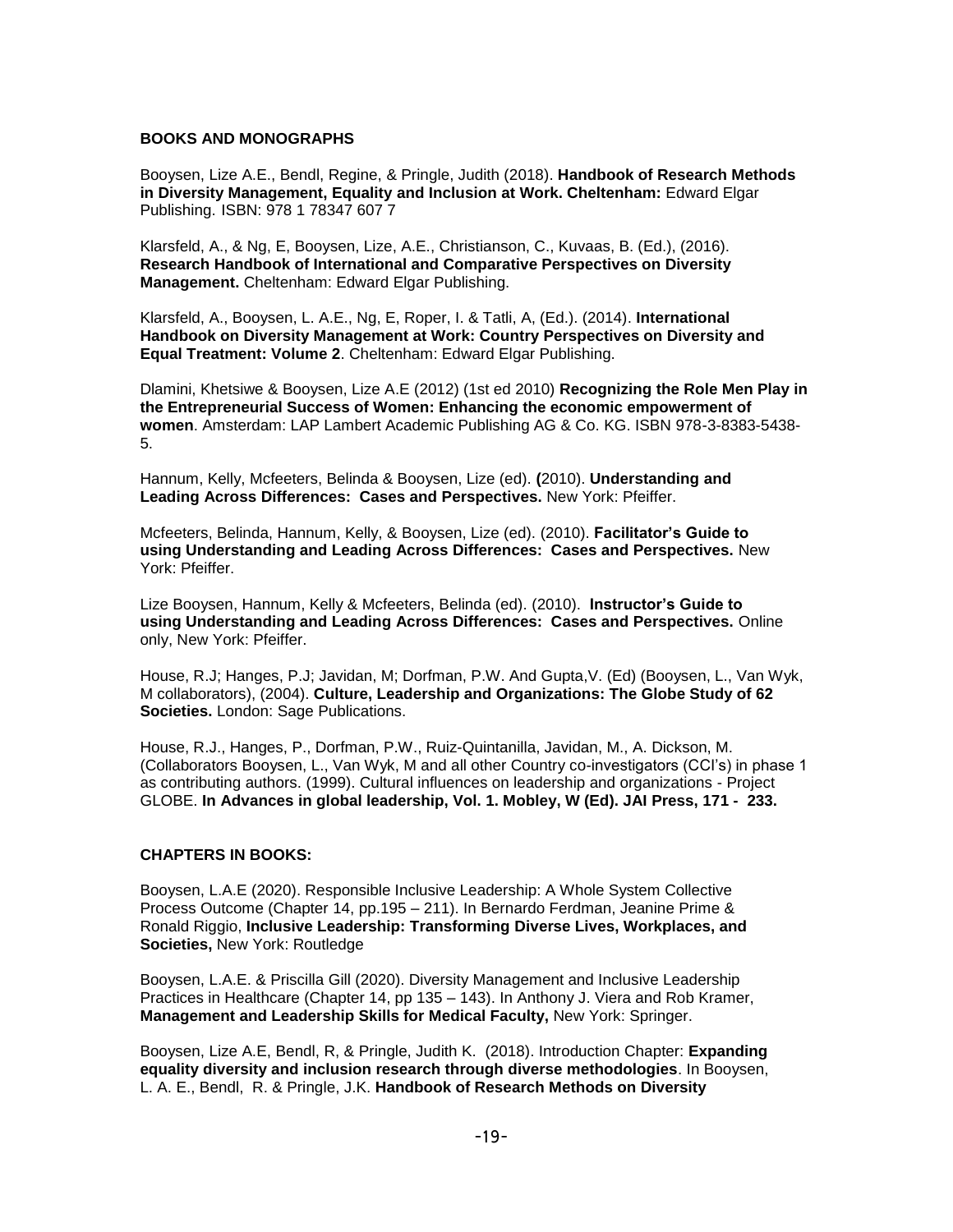**Management, Equality and Inclusion at Work.** Edited by Cheltenham: Edgar Elgar Publishers.

Pringle, Judith K. & Booysen, Lize A.E. (2018). Chapter 1: Contextualizing The EDI Research Agenda In The Larger Social Sciences Research Landscape. In Booysen, L. A. E., Bendl, R. & Pringle, J.K. **Handbook of Research Methods on Diversity Management, Equality and Inclusion at Work.** Edited by Cheltenham: Edgar Elgar Publishers.

Booysen, Lize, A.E. (2016**).** Leadership Excellence Across Cultural Settings, (pp. 361 - 381). In Theo Veldsman & Andrew Johnson, **Leadership - Perspectives from the Front Line.** Johannesburg: Knowledge Resources.

Booysen, Lize, A.E. & Wishik, H. (2016). A comparison of Lesbian, Gay, Bisexual, Transgender and Queer rights in South Africa and the USA**,** (pp. 171 – 198). In Klarsfeld, A., & Ng, E, Booysen, Lize, A.E., Christianson, C., Kuvaas, B. **Research Handbook of International and Comparative Perspectives on Diversity Management.** Cheltenham: Edward Elgar Publishing.

Alain Klarsfeld, Eddy S. Ng, Lize A.E. Booysen, Liza Castro Christiansen & Bård Kuvaas (2016). International and comparative perspectives on diversity management: an overview, pp. 1 – 17. In Klarsfeld, A., & Ng, E, Booysen, Lize, A.E., Christianson, C., Kuvaas, B. **Research Handbook of International and Comparative Perspectives on Diversity Management.** Cheltenham: Edward Elgar Publishing.

Booysen, Lize, A.E., Combs, G, & Lillevick, W. (2016). Brazil, South African and USA work environments: A comparative analysis of equal opportunity, diversity management and inclusion practices. pp. 89 – 130. In Klarsfeld, A., & Ng, E, Booysen, Lize, A.E., Christianson, C., Kuvaas, B. **Research Handbook of International and Comparative Perspectives on Diversity Management.** 

Booysen, Lize, A.E (2016). The Two Faces of Ubuntu – An Inclusive Positive or Exclusive Parochial Leadership Perspective, (135 – 140) In **Positive Organizing in a Global Society: Understanding and Engaging Differences for Capacity-Building and Inclusion**, edited by Morgan-Robert, L., Wooten, L., & Davidson, M. New York: Taylor & Francis Group.

Booysen, Lize, A.E. (2015). Cross-Cultural Coaching. Chapter 10, pp. 241-288 In Riddle, D., Hoole, E., & Gullette, E. In **Center for Creative Leadership Handbook of Coaching in Organizations.** John Wiley & Sons, Jossey-Bass. ISBN 978-1-118-84148-8

Booysen, Lize, A.E & Nkomo S.M. (2014). **New Developments in Employment Equity and Diversity Management in South Africa.** In Booysen, L.A.E Klarsfeld, A.; Ng, E, Tatli, A, (Ed). International Handbook on Diversity Management at Work: Country Perspectives on Diversity and Equal Treatment: Volume 2, Chapter 13, pp. 241 – 265. Cheltenham: Edward Elgar Publishing.

Booysen, Lize. A.E. (2014). **The Development of Inclusive Leadership Practice and Processes** (Chapter 10). In Ferdman, B. & Deane, B. Diversity at work: The practice of inclusion. New York: Jossey Bass Wiley. **ISBN**-13: 978-0470401330

Booysen, L & Nkomo, S.M. (2012). The Discipline dilemma in Rainbow High School: Case Study. In Anderson, D.L. **Cases & Exercises in Organization Development & Change.** Los Angeles**:**  Sage.

Booysen,L. & Nkomo, S.M. (2010). Employment Equity and Diversity Management in South Africa, pp. 118 – 143, in Klarsfeld, A., (Ed.), **International Handbook on Diversity**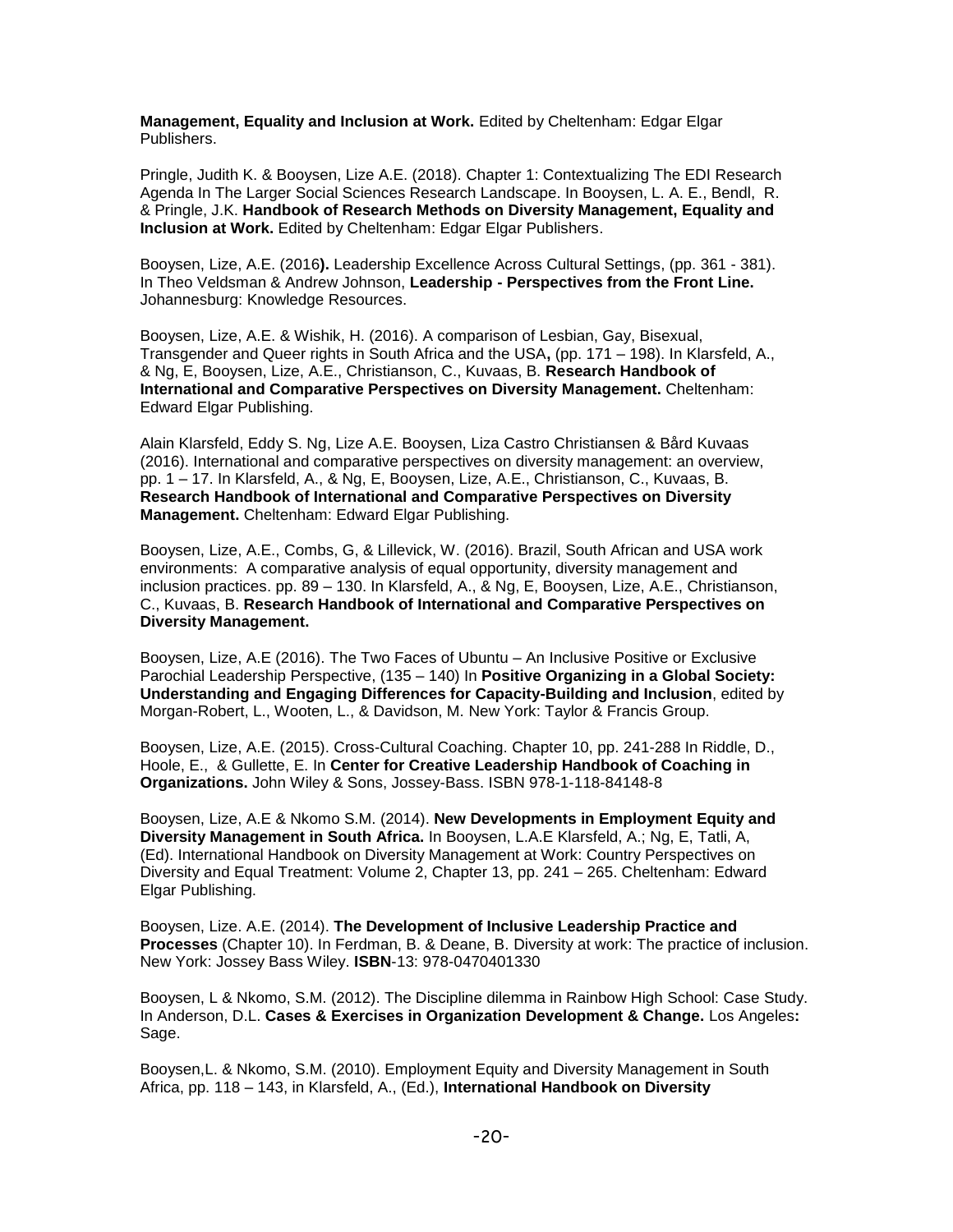#### **Management at Work: Country Perspectives on Diversity and Equal Treatment**. Cheltenham: Edward Elgar Publishing.

Booysen, L. (2009). Basic approaches to Leadership. Chapter 13: 292-321 in **Basic approaches**  to Leadership, (2<sup>nd</sup> ed) edited by Robbins, S.P., Judge, T.A., Odendaal, A. & Roodt, G. Cape Town: Pearson Education.

Booysen, Lize & Van Wyk, Marius, (2007). Culture and Leadership in South Africa in **Global Leadership and Organizational Behavior Effectiveness** *(GLOBE Book 2)* pp 433 – 473, edited by Chhokar, J., Brodbeck, F. C., & House, R. (2007). Culture and leadership across the world: The GLOBE Book of in-depth studies of 25 societies. Mahwah, NJ: Lawrence Erlbaum Associates.

Booysen, Lize, (2007). 'Managing Cultural Diversity: A South African Perspective", in K. April & M. Shockley (Eds.), **Diversity in Africa: The Coming of Age of a Continent,** Basingstoke, Hampshire: Palgrave Macmillan, pp. 51-92. ISBN-13: 978-0-230-00684-3.

Booysen, Lize, (2007). 'Social Identity Changes: Challenges Facing Leadership', in K. April & M. Shockley (Eds.), **Diversity in Africa: The Coming of Age of a Continent**, Basingstoke, Hampshire: Palgrave Macmillan, pp. 127-156. ISBN-13: 978-0-230-00684-3.

Booysen, Lize & Ngambi, Hellicy, (2004). **Diversity Management in South Africa**. Invited Chapter for Catalyst Spectrum, Expert Contributions. [http://www.catalystwomen.org.spectrumSM.](http://www.catalystwomen.org.spectrumsm/)

Booysen, Lize. (2003). Diversity management. Chapter 24 pp 24-1- 24- 41 **, In Managing Employment Relations in South Africa**. Slabbert, JA & Swanepoel, BJ, Backer, W & Prinsloo, JJ. Juta. Johannesburg.

Booysen, Lize. (2003). Leading Employees: Leadership in Organisations. Chapter 12: 341-370. **In South African Human Resources management: Theory and practices. 3rd ed revised. Ed** Swanepoel, B; Erasmus, B; van Wyk, M & Schenck (Ed). Juta: Johannesburg. ISBN 0-7021- 5645-3

Beaty, David & Booysen, Lize. (2003). Managing Organisational Transformation and Change Management: Chapter 22:727-758. In **South African Human Resources Management: Theory and practices**. 3rd ed revised. Ed Swanepoel, B; Erasmus, B; van Wyk, M & Schenck (Ed). Juta: Johannesburg. ISBN 0-7021-5645-3

Booysen, Lize. (1998). Leading Employees: Leadership in Organisations. Chapter 12: 369- 400. In **South African Human Resources management: Theory and practices.** Swanepoel, B; Erasmus, B; van Wyk, M & Schenck (Ed). Juta: Johannesburg.

Beaty, David & Booysen, Lize. (1998). Managing Organisational Transformation and Change Management: Chapter 22:725-748. In **South African Human Resources Management: Theory and practices.** Swanepoel, B; Erasmus, B; van Wyk, M & Schenck (Ed). Juta: Johannesburg.

Booysen, A.E. (1990). Accident risk personality factors. In Steenkamp, C.J. & Thirion, E.M., (Ed). **The human factor in road safety.** Pretoria: HSRC.

#### **PEER REVIEWED PAPERS AND KEYNOTES PRESENTED TO EXPERT AND SPECIALIST AUDIENCES:**

Booysen, Lize A.E. (2021) panel discussion co-presented with Priscilla Gill, Rob Kramer and Anthony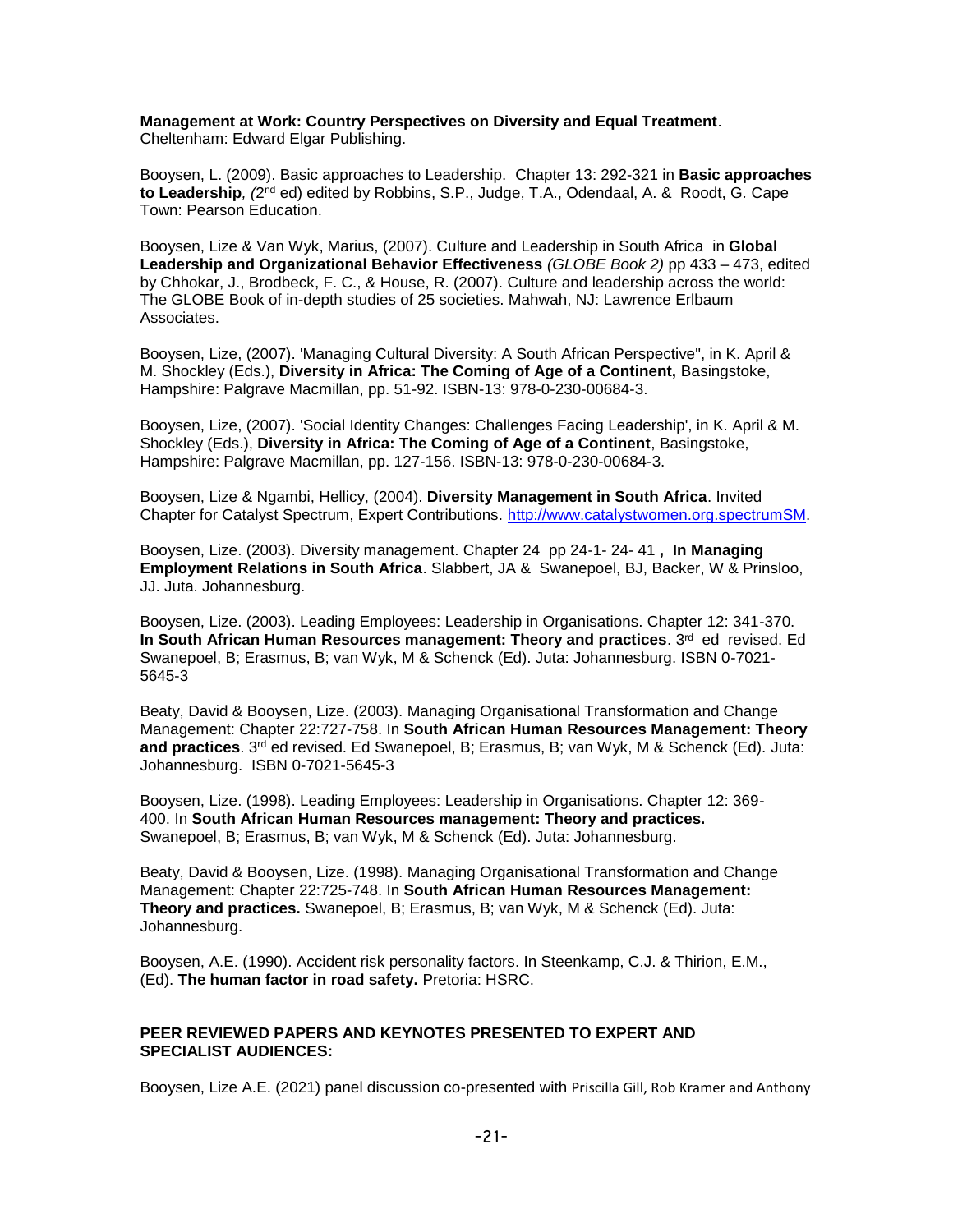Viera. Rethinking leading diverse realities in Health Care: Case Examples. **The 24th International Leadership Association Conference, 20 – 26 October, Geneva, Swirtzerland.**

Booysen, Lize A.E. (2020) co-presented with Bernardo Ferdman, Donna Chrobot-Mason, Jeanine Prime and Ilene Wasserman. Inclusive Leadership: Concepts, Practices, and Implications for Individual and Collective Success. **The 23rd International Leadership Association Conference**, 5 – 8 November, 2020, San Francisco, USA.

Booysen, Lize, A.E. (2018) Keynote address - Responsible Leadership and Courageous Followership: Questions to ask. **8th International Conference on Sustainability and Responsibility**, 14 – 16 November, 2018, Cologne Business School, Cologne, Germany.

Booysen, Lize, A.E. (2017). 25th Annual Kravis-de Roulet Conference Inclusive Leadership: Transforming Diverse Lives, Workplaces, and Societies Friday, March 3rd— Saturday, March 4th, Claremont McKenna College. **Building Inclusive Organizations: Inclusive Leadership as Emergent-Collective-Relational-Practice.**

Booysen, Lize A.E. (Chair and Commentator), Martha F. Miser, Jessica L. Porter, Joanne Barnes, Carolyn D. Love, **"Just Lean In": How White, Exclusionary, Individualistic, Reactionary, De-Politicized (WEIRD) is That?**  Presented at the 19th International Leadership Association Conference, 2-5 November 2016.

Booysen, Lize, A.E., Belding, S.P., Henderson, J.E. & Stewart, S. **Leading Across Generations and Races: Ideas for leaders Who Embrace the Challenge!** Chaired. Symposium presented at the 17<sup>th</sup> International Leadership Association, 314 -17 October, 2015, Barcelona, Spain.

Booysen, Lize, A.E, Inge Bleijenbergh & Albert Mills. Convened and chaired the sub stream **Paradigms and methods of diversity scholarship** at the European Group for Organizational Studies, July 2 – 4, 2015, Athens, Greece.

Booysen, Lize, A.E., DeFruyt, P. & Gelfand, M. Panelist, Chair: Lisa Finklestein. **Alliance Invited Session: Building Cross-Cultural Research Teams – Practical Advice from the Experts.** Society for Industrial and Organizational Psychology Conference, 23 – 25 April, 2015, Philadelphia, USA

Booysen, Lize, A.E,, Cunningham, G & Anderson-Hooker, D. **Building New Leadership in African American and South African Communities**. Panel discussion at the International Leadership Association, 30 Oct – 2 Nov, 2014, San Diego, USA.

Booysen, Lize, A.E., & Wergin, J. **Research Methods and the New Leadership**. Session presentation at the International Leadership Association, 30 Oct – 2 Nov, 2014, San Diego, USA.

Booysen, Lize, A.E. & Geiger, K. **Stream Organizers: Inclusive Leadership from the Center and Periphery : Social Identity as Context.** 7th Equality, Diversity and Inclusion International Conference, 8-10 June 2014, Munich, Germany Technische Universitat Munchen

Booysen, Lize, A.E. & Hougaard, Karin. **Reflexivity-In-Action: Arts Based Experiential Leadership Development Encounter For Female Leaders**. Full Day Pre-conference at the International Leadership Association, 30 Oct – 3 Nov, 2013, Montreal, Canada.

Booysen, Lize. *Global Leadership: Clarity around Concepts and Complications in*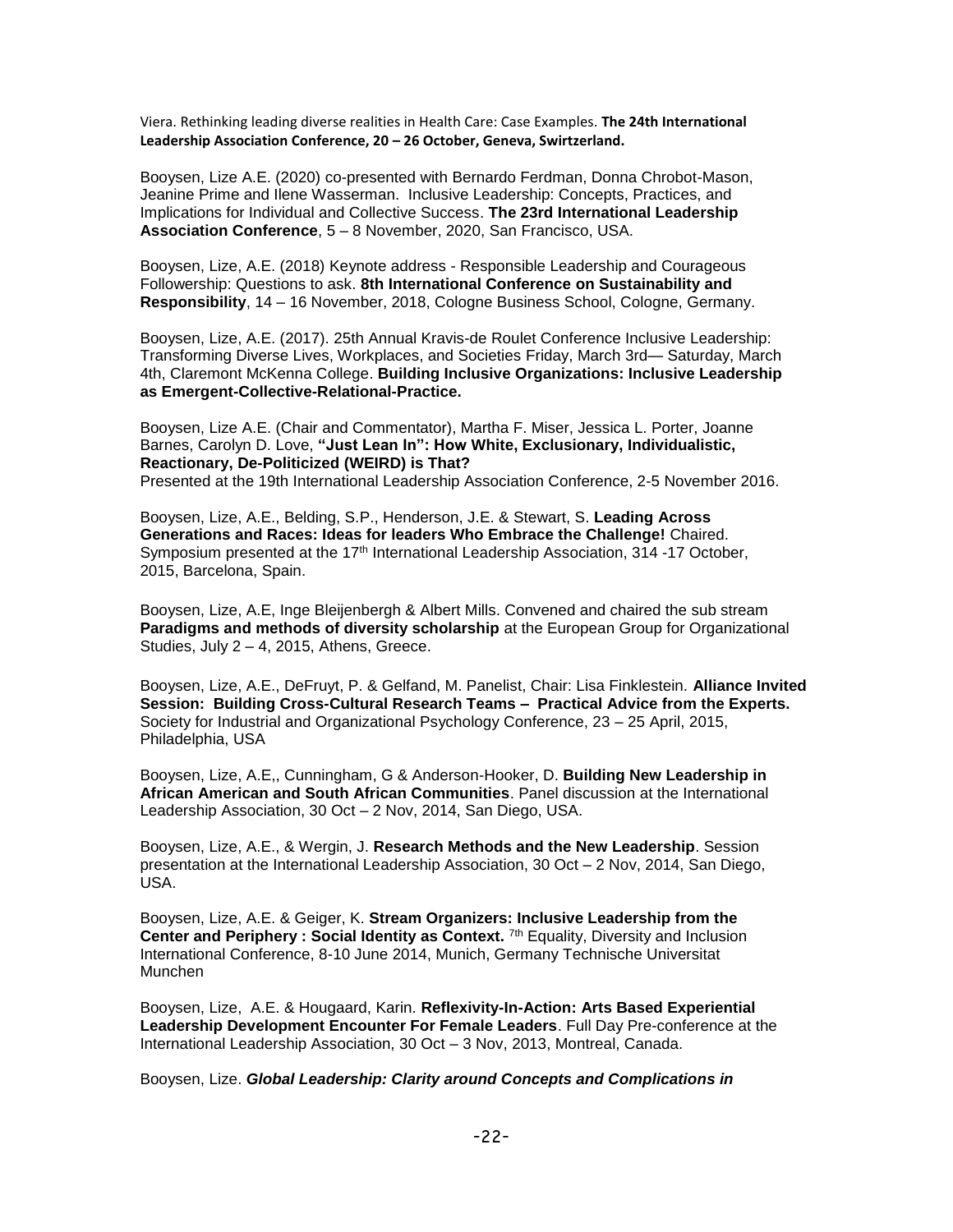**Practice Chaired and commented on** presentation by Allan Bird, Franklin Oikelome and Angela Titi Amayah, at the International Leadership Association, 30 Oct – 3 Nov, 2013, Montreal, Canada.

Booysen, L. & Hougaard, K. Conference stream mini-workshop on *The Value of Arts Based*  **Experiential Leadership: A Snapshot and Reflection, at the International Leadership** Association, 30 Oct – 3 Nov, 2013, Montreal, Canada.

Booysen, Lize, A.E.; Ferdman, B.M; Gallegos, P.; Hartel, C.; Nishi, L. & Wasserman, I.C. Symposium Title**: Inclusion at Work: Practices and Insights.** Academy of Management, 9 – 13 August, 2013 Lake Buena Vista, Orland, Florida, USA.

Booysen, Lize, A.E. & Wishik, H. **A comparison of Lesbian, Gay, Bisexual, Transgender and Queer rights in South Africa and the USA.** The 6th Equality, Diversity and Inclusion International Conference, Athens, Greece 1- 3 July, 2013, Athens School Business and Economic Sciences. Best paper award.

Booysen, A.E & Barnes, J. **Race and gender disparity in management: A comparison between the USA and South Africa.** International Leadership Association, 24 – 27 October, 2012, Denver, USA.

Booysen, A.E. **The Application of "African" Leadership Principles and Practices In Inclusive Leadership.** 5<sup>th</sup> Equality, Diversity and Inclusion International Conference, Toulouse, France 23-25 July, 2012, Toulouse Business School

Lize Booysen, Philomena Essed, Kathryn Gaines & Karen Geiger **- Leadership in a Global Community: Inclusion of multiple viewpoints and voices** International Leadership Association, 25 – 29 October, 2011, London, UK.

Lize Booysen, Martha Miser & Rick Warm **- Leadership for Prosperity: Wisdom Beyond the Bottom Line,** International Leadership Association, 25 – 29 October, 2011, London, UK.

Lize Booysen & Jon Wergin **– Exploring Alternative Methodologies for Studying Leadership.** International Leadership Association, 25 – 29 October, 2011, London, UK.

Lize Booysen, Ron Ophir, Roxanne Beard, Robyn A. Berkley (Co-chairs), Bernardo M. Ferdman, C. Douglas Johnson, Angeline Lim, Alison Kemper & David Kaplan - **Intersectionality and Cultural Context in LGBTQ-Inclusive Teaching**. Academy of Management Meeting, August 12-16, 2011, San Antonio, Texas.

Lize A.E Booysen, Kelly M. Hannum - **Managing Social Identity Conflict in Organizations: Leadership lessons from South-Africa and the USA.** 11th International Conference on Diversity in Organisations, Communities and Nations, 20 – 22 June, 2011, Cape Town, South Africa.

Lize Booysen - **An exploration of the mixed method research design employed in the Leadership Across Difference (LAD) Project.** Research Colloquium lecturing series: University of Pretoria, 8 June, 2011, Pretoria, South Africa.

Lize A.E Booysen & Kelly M. Hannum - **Managing Social Identity Conflict in Organizations: Leadership lessons from South-Africa and the USA.** 11<sup>th</sup> International Conference on Diversity in Organisations, Communities and Nations, 20 – 22 June, 2011, Cape Town, South Africa.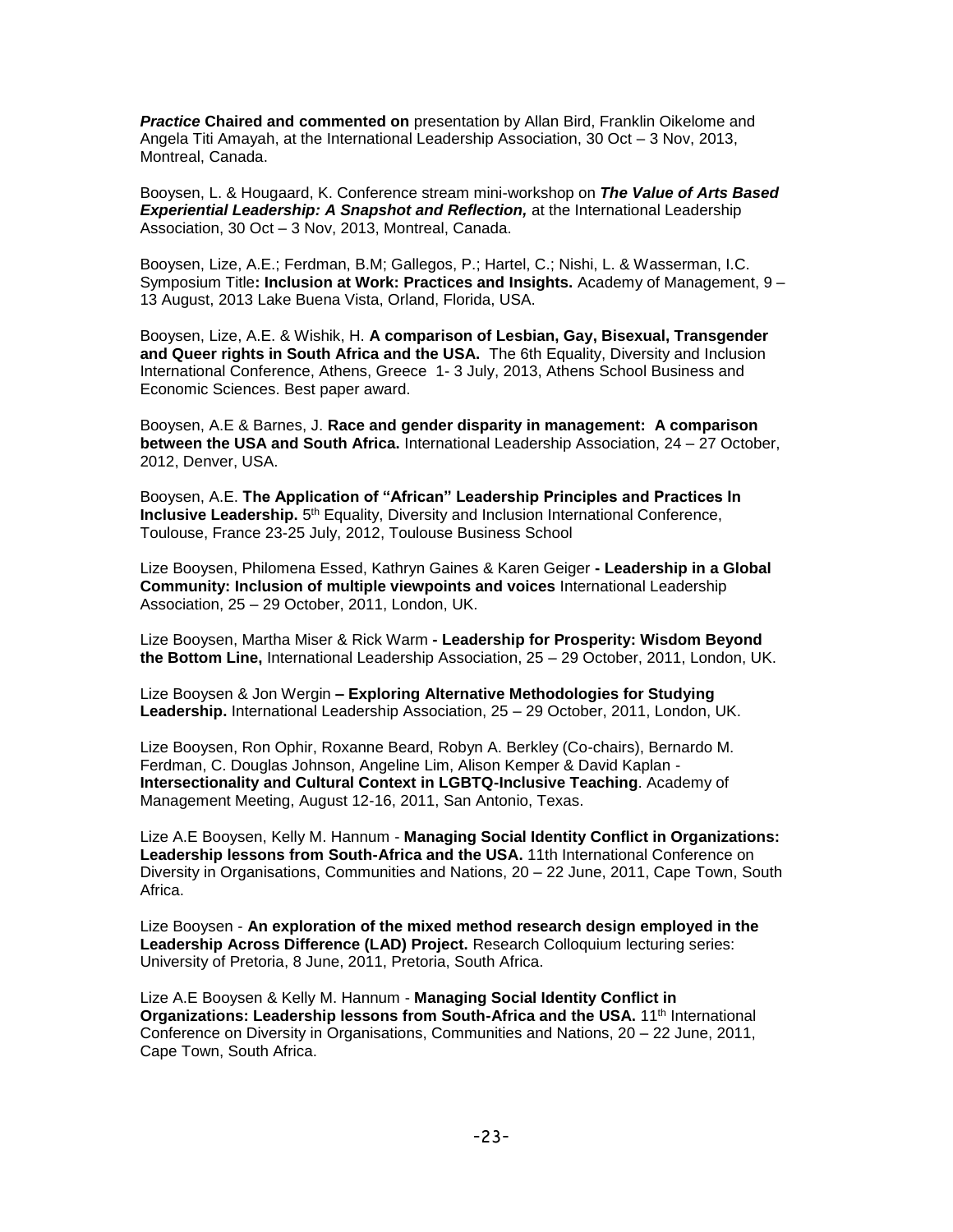Lize Booysen & Kelly Hannum. Colloquium presentation **Leading Across Differences: Cases and Perspectives**, at the Centre for Creative Leadership, 16 August, 2010.

Lize Booysen, Donna Chorobot Mason, Belinda McFeeters & Jeffery Yip. **Leading Across Difference: Lessons Learned From Across the World**, paper presented at the International Leadership Association in Boston, 28 – 30 October, 2010.

Lize Booysen, Claire Menck & Kate O'Neill. **Leadership and Culture** (2010). Panel discussion at the International Leadership Association in Boston, 28 – 30 October, 2010.

Lize Booysen, Invited keynote presentation: **Diversity perspectives in leadership.** Presented 14 – 16 July, 2010 ,at the Equality, Diversity and Inclusion (EDI) Conference Vienna, Austria.

Lize Booysen & Kelly Hannum. **Leading Across Differences: Real world lessons for Human Resources Managers**, as part of the Centre for Creative Leadership Training series for Human Resources Managers, 17 June, 2010.

Booysen, L. **Leadership in the Context of Social Identity Differences.** Keynote presentation. American Society for Training and Development Conference. **Leveraging, Learning and Leadership to improve organizational effectiveness.** Sun International Cape Sun Hotel, Cape Town, SA, 21 – 23 April, 2009.

Alexandre, L, Booysen, L. Essed. P & Santana, L. **Building Leadership Programs That Transform Education, Faculty and Students.** *International Leadership Association* to be presented in Prague, 11 – 14 Nov, 2009.

**Fostering Research on International Gender and Diversity Issues**: *Gender and Diversity in South Africa,* Stella Nkomo and Lize Booysen, University of South African the Academy of Management, Chicago, Aug 7-11, 2009.

**Relocating diversity: New questions from new and old places: The Case of South Africa.** Paper presented with Prof Stella Nkomo at the Academy of Management Annual Meeting, August 8 – 13, 2008. Anaheim, California. Presentation of Professional Development.

**The effect of race and gender on managerial stereotypes in South African Managers.** Paper presented with Prof Stella Nkomo a the Conference: Engendering Leadership, through research & practice, Univ of Western Australia, Business School. Perth, Western Australia, 22 -24 July, 2008.

**Preferred Leadership Practices in Dealing with Cultural Identity Conflict in South**  Africa. Paper presented with Prof Stella Nkomo at the 27<sup>th</sup> Congress International Leadership Association 1 – 5 November, 2007. Vancouver, Canada.

**Managing new Realities: Workplace Manifestations of Re-constructed Social Identities**  in Post Apartheid South African Organisations. Paper presented at the 2<sup>nd</sup> International Conference on Interdisciplinary Social Sciences, 10 – 13, July, 2007. Granada.

**The Tea Incident: Racial Division at Insurance Incorporated – A teaching case.**  Workshop presented with Prof Stella Nkomo, at the 7<sup>th</sup> International Conference on Diversity in Organisations, Communities & Nations, 3 – 6 July. 2007 Amsterdam.

**Rethinking the Diversity Paradigm: South African Practices.** Colloquium presented with Proff Melissa Steyn, Stella Nkomo, and Claire Kelly, at the 7<sup>th</sup> International Conference on Diversity in Organisations, Communities & Nations, 3 – 6 July. 2007 Amsterdam.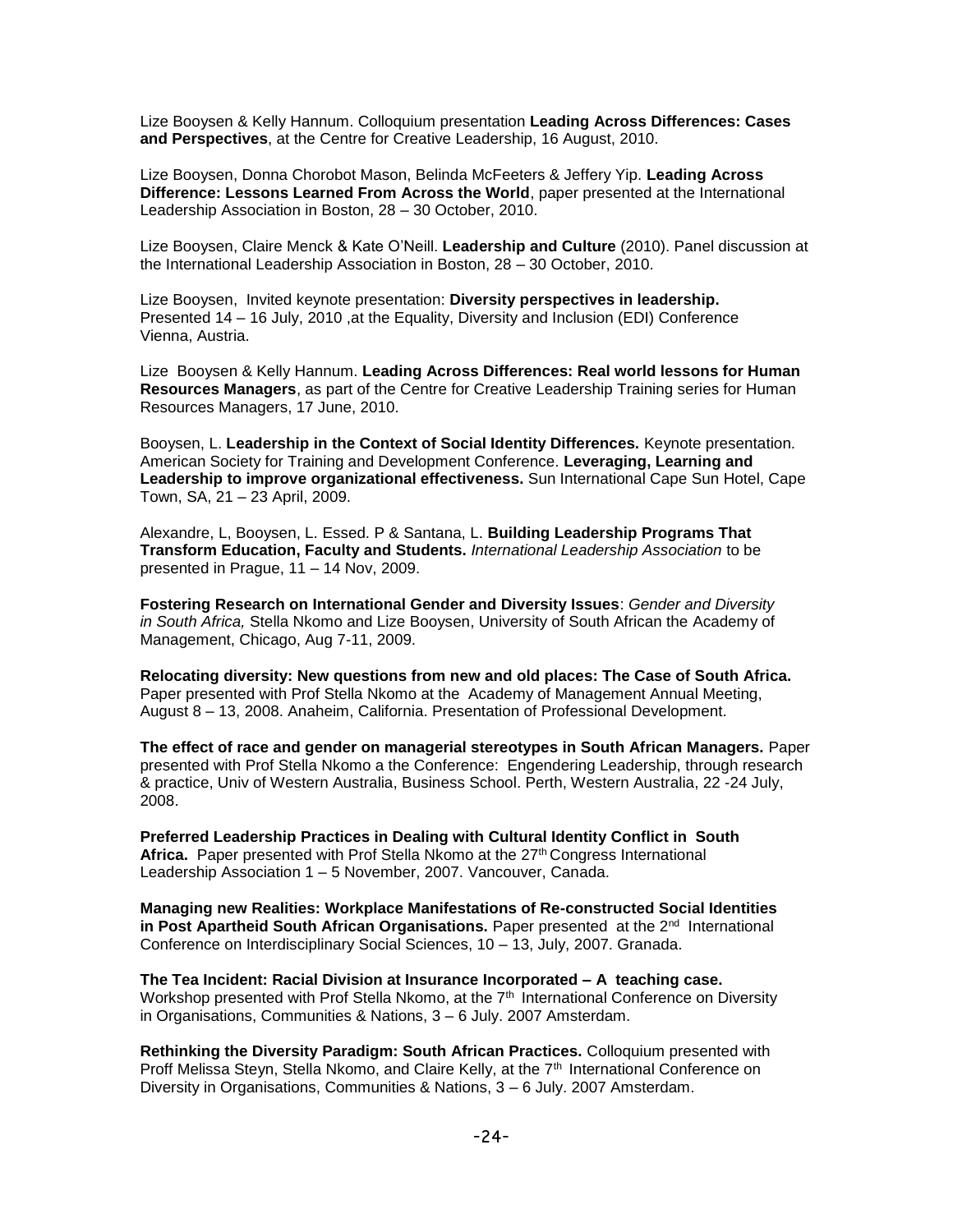**A South Africa in Social Identity Crises? Workplace Implications.** Booysen, Lize presented at the International Academy of Management and Business, 2007 Conference, 28 – 31 January, Las Vegas.

**Social Identity Tension as a Leadership Challenge in two Organizations in South Africa: A Case Study** in **Leadership in the Context of Social Identity Differences.** Symposium held by Booysen, Lize, Dinwoodie, David, Kelly, Hannum, Ruderman, Marian, Lilach Sagiv, Maxine Dalton, Todd Weber and Donna Chrobot Mason, at the 18<sup>th</sup> International Congress of the International Association for Cross Cultural Psychology (IACCP), in Spetzias, Greece, July 11 – 15, 2006.

**Think Manager- think (fe)male: A South African Perspective.** Booysen, Lize and Nkomo Stella, presented at the International Social Sciences (ISS) Conference, Rhodes, Greece, 18 – 21 July, 2006.

**The Leadership Challenge In Dealing With Cultural Identity Conflict in South Africa** in Leadership **Across Differences.** Symposium held by Booysen, Lize, Dinwoodie, David, Kelly, Hannum, Ruderman, Marian. International Leadership Association 25<sup>th</sup> Congress, during 2 – 6 November, 2005. Amsterdam, The Netherlands.

**Professional Development Workshop** at the Academy of Management, 4 August, 2005 in Hawaii, USA, on 15 November, 2005. Title: **On Juggling Multiple Skills and Roles in Developing Organizational Diversity Consultants: Toward an Emerging Model.** *Submitter, Contact, Co-Organizer/Chair:* Lize Booysen, U. of South Africa, *Co-Organizer/Chair:* Bernardo M. Ferdman, Stella Nkomo, Heather. Wishik, Plácida Gallegos.

**Challenges facing South Africa Business Leaders**. Colloquium held on 18 October, 2004 at The Center for Creative Leadership, Greensboro, North Carolina.

**Invited international Symposium: Male and female managers: Gender influences on South African Managers in retail banking.** Paper delivered at symposium on Gender and Leadership at 11th European Congress on work and organisational psychology, 13 - 17 May 2003, Lisbon, Portugal.

**Understanding the duality in the dominant management paradigm in South Africa.** Paper delivered at 11<sup>th</sup> European Congress on work and organisational psychology, 13 - 17 May 2003, Lisbon, Portugal.

**Current statistics of women in our corporate world**. Keynote Speaker: Women in Leadership and Management Conference, 13 - 15 February 2002, Johannesburg.

**Cultural differences between Black and White female managers in South Africa.** Paper delivered at the Hawaii Conference on Business, 14 - 17 June, 2001, University of Hawaii, Waikiki, Honolulu, USA.

**Women as Business Leaders in South Africa,** Management Today, Best Knowledge in Leadership Practice Conference, 23-24 July 2001, Johannesburg.

**Challenges facing white and black women managers in South Africa**, Invited High Noon Speaker, Institute for Gender Studies, Unisa. 29 March, 2001.

**The unequal subordinate status of white and black women in management and management training in South Africa.** Paper delivered at Women's Status: Vision and Reality International Women's Conference February 27 - March 3, 2000, New Delhi, India.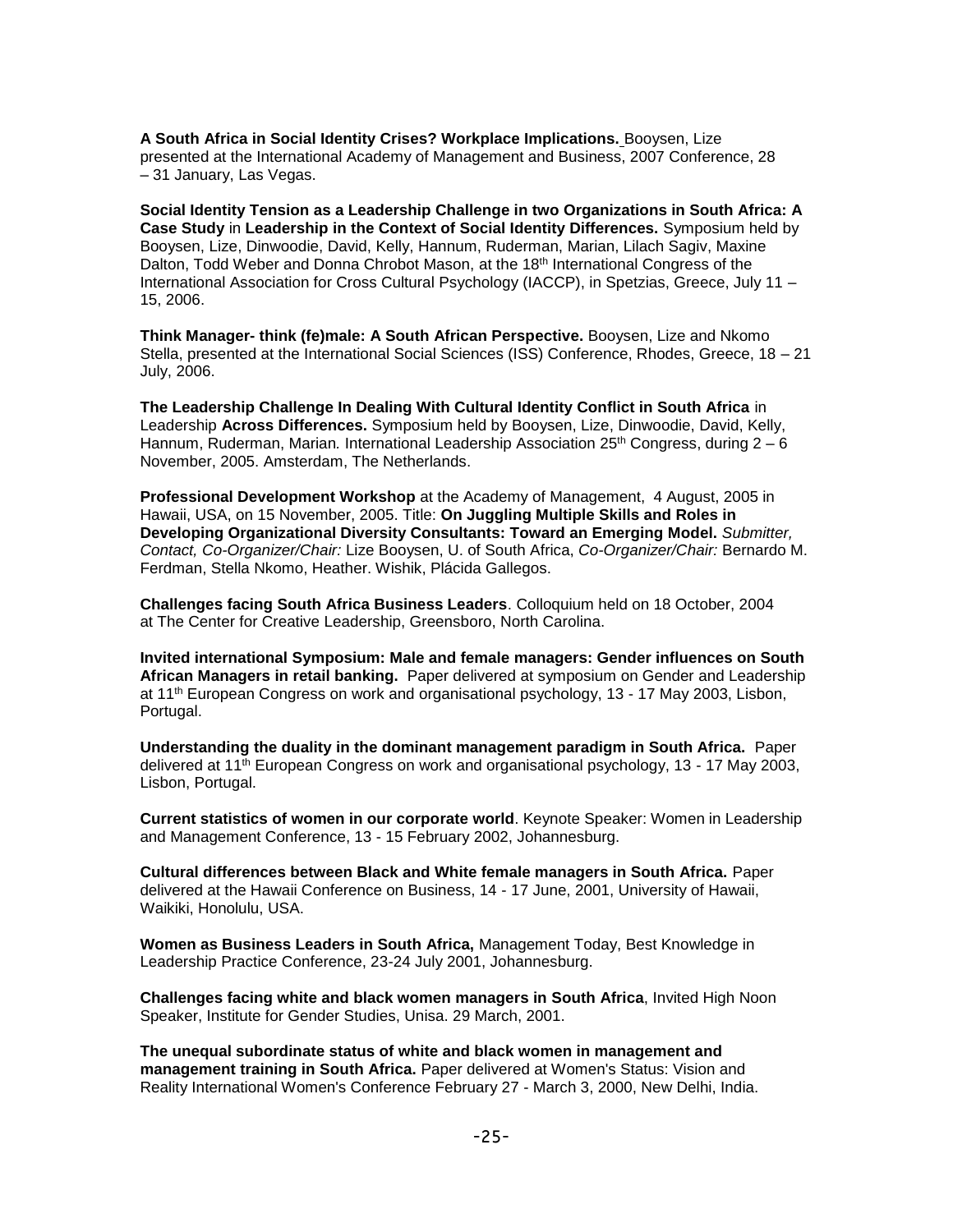**The emerging South African female business leader: A comparison between male and female leadership values.** Paper delivered at Women's Status: Vision and Reality International Women's Conference February 27 - March 3, 2000, New Delhi, India.

**Transformational leadership imperatives for businesswomen of the African Century.** Keynote Speaker: The Renaissance Network Conference: Women transforming our world in the African Century, 7- 8 August, 2000, Main Hall, Technikon SA, Johannesburg.

**Cultural differences between African Black and White managers in South Africa.** Paper delivered at the Southern African Institute for Management Scientists 12<sup>th</sup> Annual Conference, Africa's Century: Challenges for management and leadership. 31 October - 2 November, 2000, Univ of South Africa, SBL, Midrand, South Africa. (**Best paper award**)

**Identifying and Exploring the changing role of women in management.** Workshop conducted at the 25th Organisational Behaviour Teaching Conference, 10-13 June, 1998. La Verne University, La Verne, California. USA **(Best Paper award)**

**Enhancing effective communication in a diverse classroom/workforce.** Workshop conducted at the 25th Organisational Behaviour Teaching Conference, 10-13 June, 1998. La Verne University, La Verne, California. USA

**Feedback on South African research for GLOBE project**. Discussion group. GLOBE: 2nd International Conference, 6-10 Augustus, 1997. Philadelphia, USA.

**Effective Communication in Stress Management**. Tweede Mensevoeding Kongres, 27 September 1995, CSIR, Pretoria.

**Multination study on leadership and culture: The South African perspective and feedback. GLOBE** International Conference, 18-24 August 1994. Calgary, Canada.

**Pragmatism in Constructionism?: The use of the TAT as assessment instrument in the therapeutic context.** Paper delivered at the 23rd International Congress of Applied Psychology, 17-22 July, 1994. Madrid, Spain.

**Looking at consensual realities in the therapeutic context, a constructionistic approach.** Paper delivered at the 23rd International Congress of Applied Psychology, 17-22 July, 1994. Madrid, Spain.

**An introduction to a multination study on leadership and organisational practices.** Paper delivered at the Congress on Psychometrics for Psychologists and Personnel Practitioners: Evaluation in Diversity - New Challenges, 13-14 June 1994 at Escom College, Midrand.

**The use of the TAT in therapy: A constructionist perspective.** Paper delivered at the 10th National Congress of the PASA. 9 October, 1991. Pretoria.

**A literature survey of the relationship between personality characteristics and dangerous driving behaviour: Guidelines for further research:** Paper delivered at the 5th National Congress of the PASA, 9 September, 1987. Cape Town.

#### **RESEARCH REPORTS:**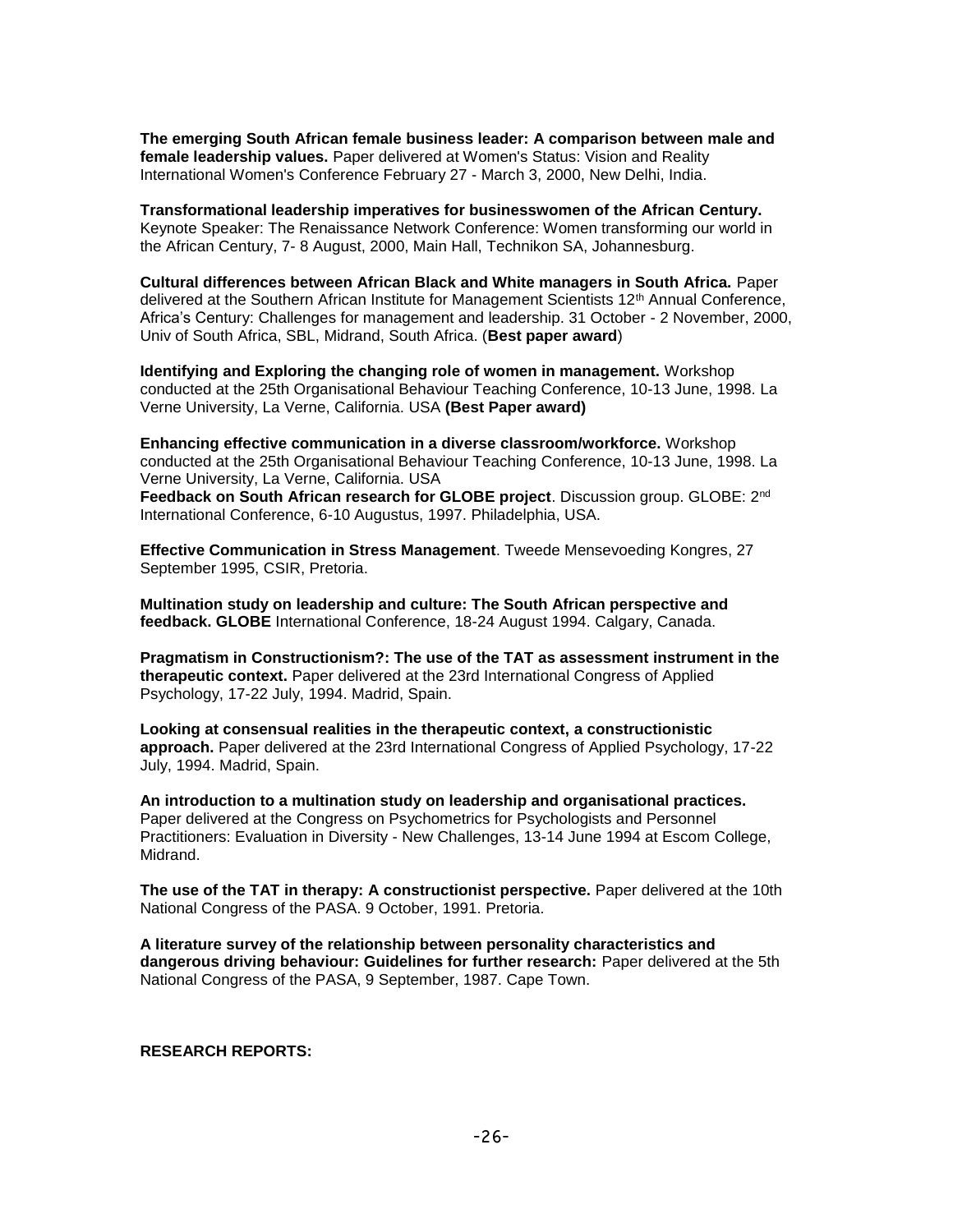Dorrian Aiken, Kurt April, Lize Booysen, Philomena Essed, Claire Kelly, Stella Nkomo, Crain Soudien, Melissa Steyn, Isaac Swafo, (2010). **Being Different Together Case studies on diversity interventions in some South African organisations.** Editor Melissa Steyn, Intercultural and Diversity Studies of Southern Africa (iNCUDISA). Cape Town: University of Cape Town Press. PDF-edition ISBN: 978-0-620-49382-6

Booysen, Lize, Nkomo, Stella, (2007). **Leadership Across Difference Report. The South African Scenario.** January, 2007 Center for Creative Leadership in collaboration with the Graduate School for Business Leadership, Unisa. Midrand.

Booysen, Lize, Nkomo, Stella, (2005). **Project Literacy, Leadership Across Difference Report.** December, 2005 Center for Creative Leadership in collaboration with the Graduate School for Business Leadership, Unisa. Midrand.

Booysen, Lize, (2005). **Social Identity Changes in South Africa: Challenges Facing Leadership,** Inaugural lecture, Midrand, 23 June.

Booysen, Lize, Nkomo, Stella, (2004). **Nedbank Retail, Bancassurance Leadership Across Difference Report.** December, 2004 Center for Creative Leadership in collaboration with the Graduate School for Business Leadership, Unisa. Unisa. Midrand.

Booysen, Lize, (2004). **Evaluation of Nedbank Retail's Employment Equity implementation and Retention strategies**. June, 2004 .Commissioned by Nedbank Retail. Rosebank

Booysen, Lize, (2004). **Evaluation of the inclusion of race and gender in the Nedbank Retail Uhuru Journey Leadership development programme.** June, 2004. Commissioned by Nedbank Retail. Rosebank

Booysen, Lize, Prekel, Truida, Enslin, Beatrice & Gwangwa, Lebogang, (2003). **Report on gender training needs assessment study aimed at the advancement of women in the public service.** July, 2003. Commissioned by the South African Management Development Institute. Pretoria.

Beaty, David, Booysen, Lize, Nkomo, Stella, (2002). **Report on Diversity Vision in Executive Team: Africon.** May, 2002. Commissioned by Africon. Pretoria.

Booysen, AE. (1999)**. An examination of race and gender influences on the leadership attributes of South African managers.** DBL dissertation, University of South Africa, Pretoria.

Booysen, AE. (1991).**Tematiese appersepsies, terapeutbeskrywings en klienteverslag: 'n Konstruksionistiese passing.** Unpublished Masters in Criminology dissertation, University of Pretoria, Pretoria.

Booysen, AE. (1988). **Die verband tussen persoonlikheidsaspekte en roekelose en nalatigebestuur.** Unpublished Masters in Psychology dissertation, University of Pretoria, Pretoria.

Booysen, A.E.. (1988). **'n Ideografiese studie van die veroorsakende faktore in ses homogene dwelmverslaafdes. 'n Kriminologiese studie**. Unpublished Masters in Criminology dissertation, University of Pretoria, Pretoria.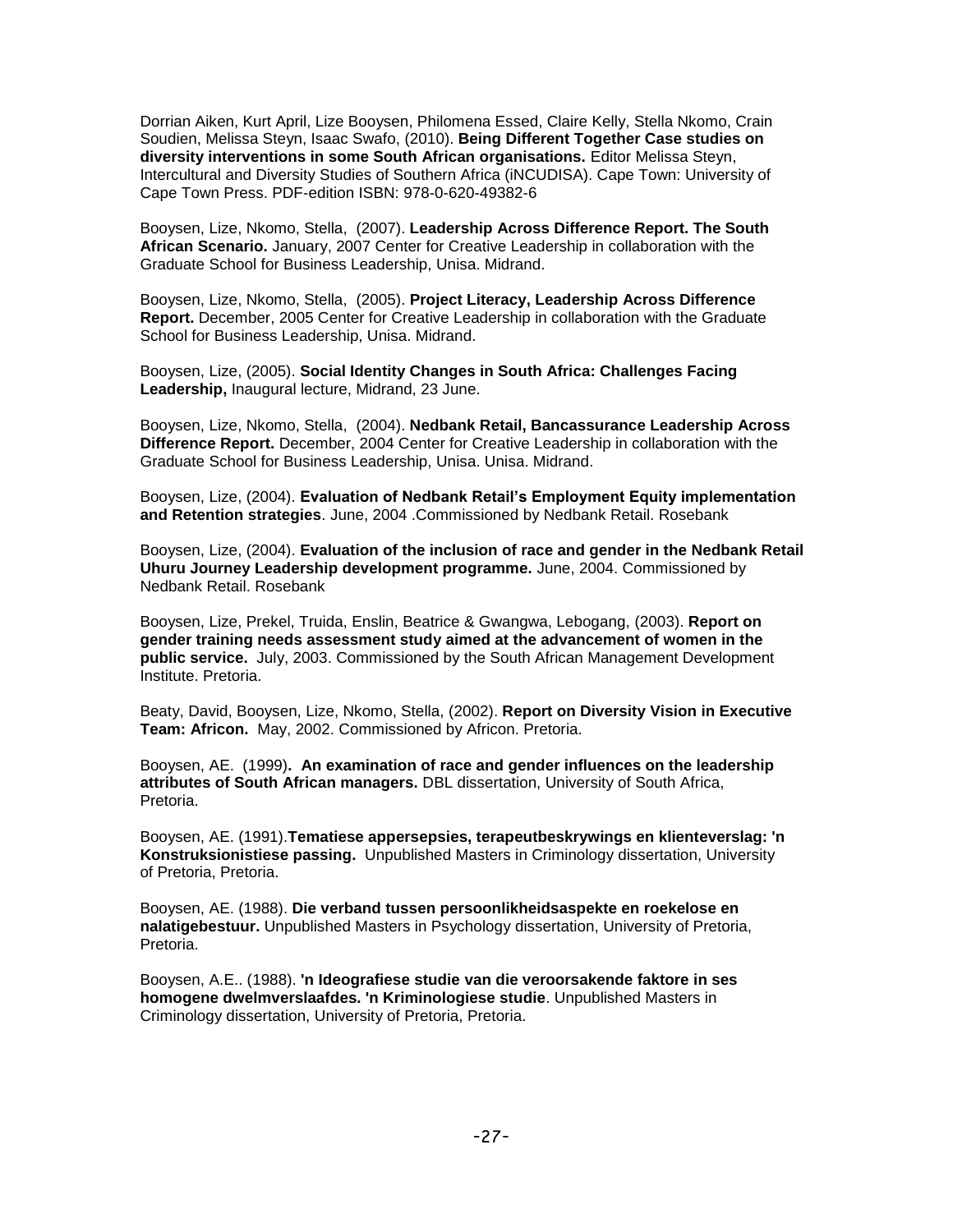### **ARTICLES IN NON-ACCREDITED SCIENTIFIC JOURNALS:**

BOOYSEN, L. (2007). Queens on Colour: Should White Women Still Benefit from Employment Equity (EE) Legislation? **Convergence***,* Nov, 2007, Vol 8 (4) 20 – 26.

NKOMO, STELLA. M & BOOYSEN, LIZE, (2007). Not as far as you think. **Business Brief**  Vol. 12 No. 2: 5-6

BOOYSEN, LIZE. (2007). Leadership and gender: The Zimbabwean Scenario. Management Today Yearbook 2007: 77 – 80.

BOOYSEN, LIZE, (2006). Social Identity changes: Power shifts since democracy. **Management Today Yearbook.** Vol. 21 (10) 68-72.

BOOYSEN, LIZE, (2006). Social Identity challenges facing leaders. **Management Today February.** Vol. 22 (1) 52-56.

BOOYSEN, LIZE, (2006). Gender diversity challenges in South African Organisations. **Convergence: Excellence in transition.** Vol. 6 (4) 38-41.

JEAN-CHRISTOPHE BOUCHE, BOOYSEN, LIZE, (2005). Facing the Unknown: Introducing a Black Economic Empowerment Partner into a Small or Medium Sized Enterprise: Part 1. **Management Today,** Vol. 21, No 3, May, 2005

JEAN-CHRISTOPHE BOUCHE, BOOYSEN, LIZE, (2005). Facing the Unknown: Introducing a Black Economic Empowerment Partner into a Small or Medium Sized Enterprise: Part 2. **Management Today,** Vol. 21, No 4, June, 2005

BOOYSEN, LIZE; NKOMO, SM; BEATY, DAVID. (2003). A best practice model for building a valuing diversity culture. **Management Today,** Vol 19, No 1, February 2003

BOOYSEN, LIZE. (2003). We need more women in management. **Forum,** Vol. 13 No 2 Summer 2002/3

BOOYSEN, LIZE; NKOMO, STELLA; PREKEL, TRUIDA. (2003). Crossing the culture and gender divide. **Forum**, Vol. 13 No 2 Summer 2002/3

BOOYSEN, LIZE. (2003). Think manager, think male. **Forum**, Vol. 13 No 2 Summer 2002/3

BOOYSEN, LIZE. (2002). Management implications of cultural differences between black and white female managers in South Africa. **Management Today**, Vol. 19, Nr 8, 2002

BOOYSEN, LIZE; NKOMO, SM; BEATY, DAVID (2002). Breaking through the equality numbers game: High impact valuing diversity. **Management Today**, Vol. 18, Nr 9, 2002.

BOOYSEN, AE., (2001) Cultural differences between African black and white managers in SA**. Forum. Leadership in Practice.** Vo.12. Ed.1. 2001.

BOOYSEN, LIZE. (2000). Cultural influences on managers in South Africa. **Management Today,** Vol.16, Nr. 10

BOOYSEN, LIZE. (2000). Challenges facing Black and White women managers in South Africa. **Management Today,** Vol. 16, Nr 5.

BOOYSEN, AE. (1999). The Changing Nature of Business Leadership for the 21st Century